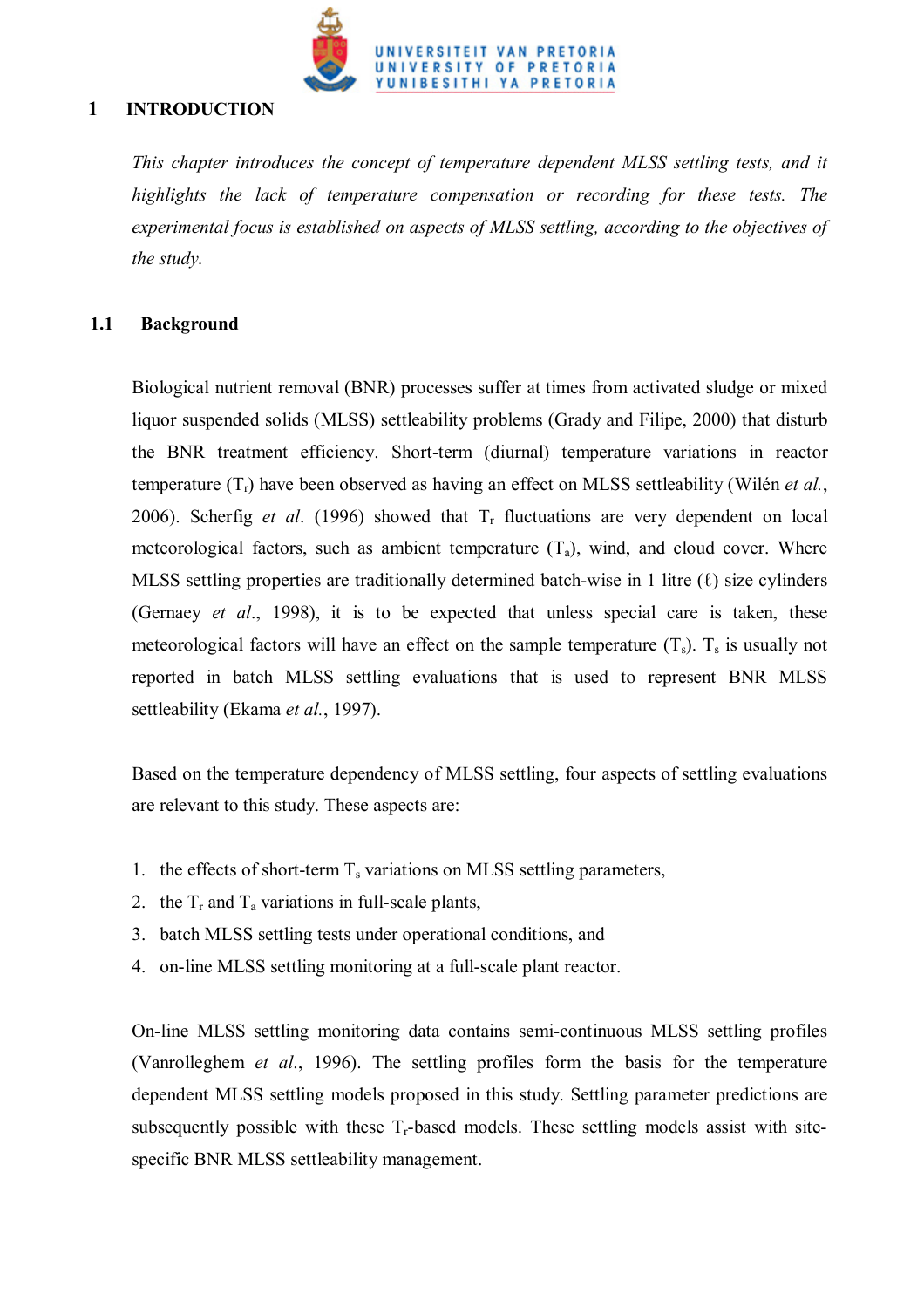

### **1.2 Experimental work**

The experimental work follows three distinct stages according to the project scope. The first stage is based on temperature observations at different plant reactors to determine the extent of typical  $T_r$  and  $T_a$  variations. The second stage includes batch MLSS settling tests to determine settling parameter changes occurring during temperature variations. The final experimental stage consists of on-line MLSS settling evaluations with an automated MLSS settling meter. This stage concludes with statistical calculations to evaluate the temperature-based MLSS settling models obtained from the on-line MLSS settling profiles.

#### **1.3 Project scope**

The aim of this project is to determine theoretically and experimentally the effects of short-term temperature variations on MLSS settling parameters. The following five sections address the project scope:

• Literature review on the influence of temperature on MLSS settling (Chapter 2):

The review covers the principles and monitoring of MLSS settling, operational plant temperature conditions, as well as batch and on-line MLSS settling parameter changes related to temperature variations. The aim of the review is to identify effects of short-term temperature variations during MLSS settling, as well as techniques or models that are in use to compensate for these typical temperature variations.

• Theoretical assessment of the influence of temperature and biofloc properties changes on a discrete settling biofloc (Chapter 3):

MLSS settling velocity changes over a temperature range are calculated for water density and viscosity changes, as well as particle density, size, and shape changes. The aim of the basic theoretical assessment is to illustrate potential changes in MLSS settling over a temperature range.

• Temperature survey at plant reactors (Chapter 4):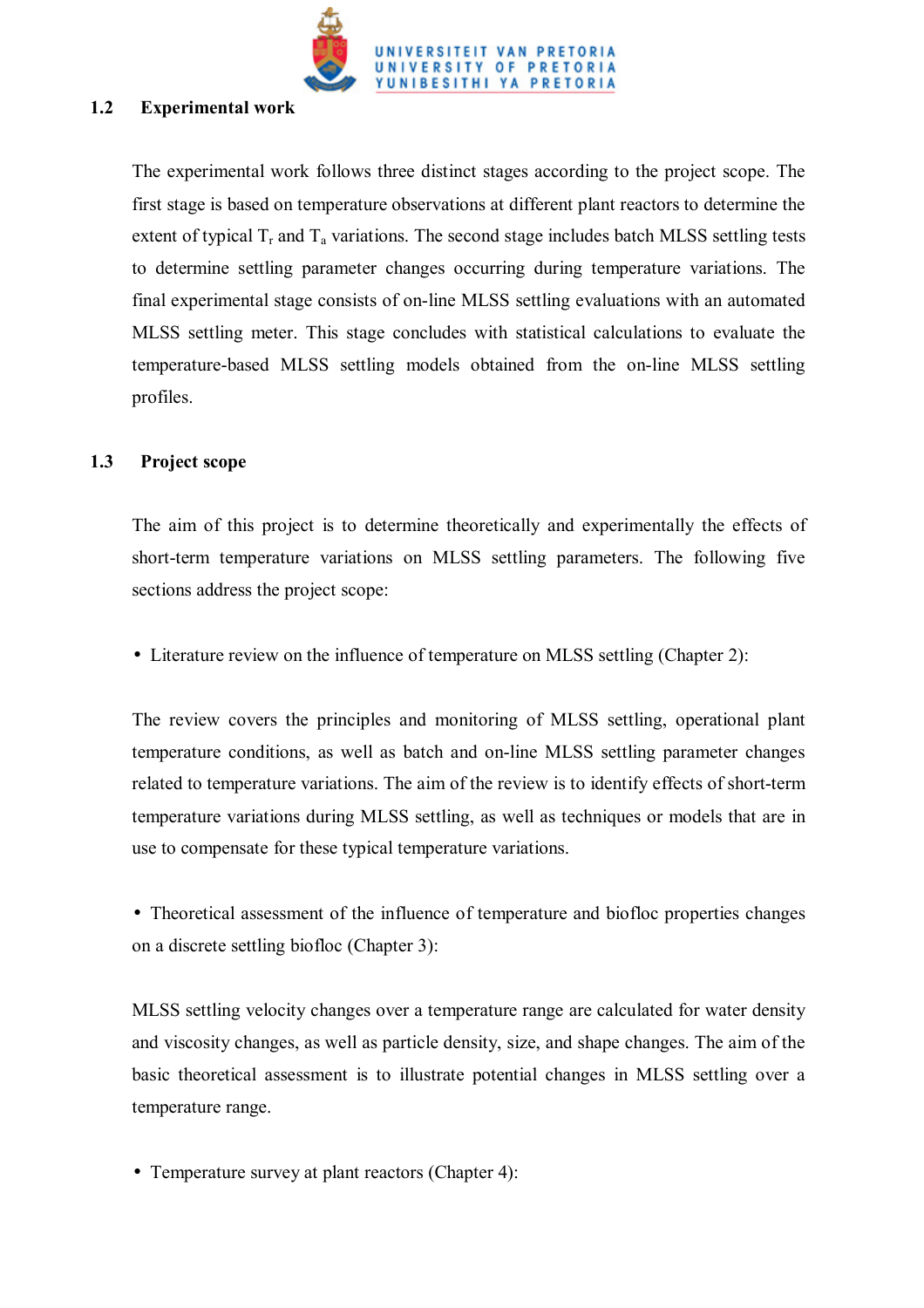

The extent of temperature (raw sewage, reactor, ambient) fluctuations and observable relationships are established at different plant reactors over short- and long-term periods.

• Batch MLSS settling evaluation based on temperature variations (Chapter 5):

Changes in batch MLSS settling parameters are evaluated according to sample container size, reactor zone sample source, as well as typical container environments found during settling tests, based on short-term temperature variations.

• On-line MLSS settling evaluation based on diurnal temperature variations (Chapter 6):

Diurnal changes in on-line MLSS settling meter data is established, before best-fit models of settling parameters illustrate the impact of  $T_r$  inclusion in MLSS concentration-based models. Sludge volume index (SVI) relationships are correlated with the maximum settling velocity (u\_max) and the time (t) to reach u\_max (t\_umax). Finally, simulations of 11 settling parameters with diurnal MLSS concentration and  $T_r$  variations in simplified models illustrate the extent of changes in the parameters during temperature variations.

# **1.4 Conclusions**

The purpose of this study is to demonstrate that short-term temperature variations are an essential component of traditional MLSS settling tests. Four temperature-related MLSS settling aspects in this study comprise of a theoretical settling calculation, short- and longterm plant temperature fluctuation identification, batch MLSS settling evaluations, and on-line MLSS settleability monitoring. The development of MLSS settling models and parameter correlations that incorporate temperature concludes the project.

The development of plant specific temperature dependent MLSS settling correlations provides the opportunity to improve traditional MLSS concentration-based settling models. Specialised methods and equipment are required to capture the effects of operational plant temperature variations. Improved MLSS settling models, based on these temperature variations, will provide additional information to assist with the management and design of wastewater treatment plants.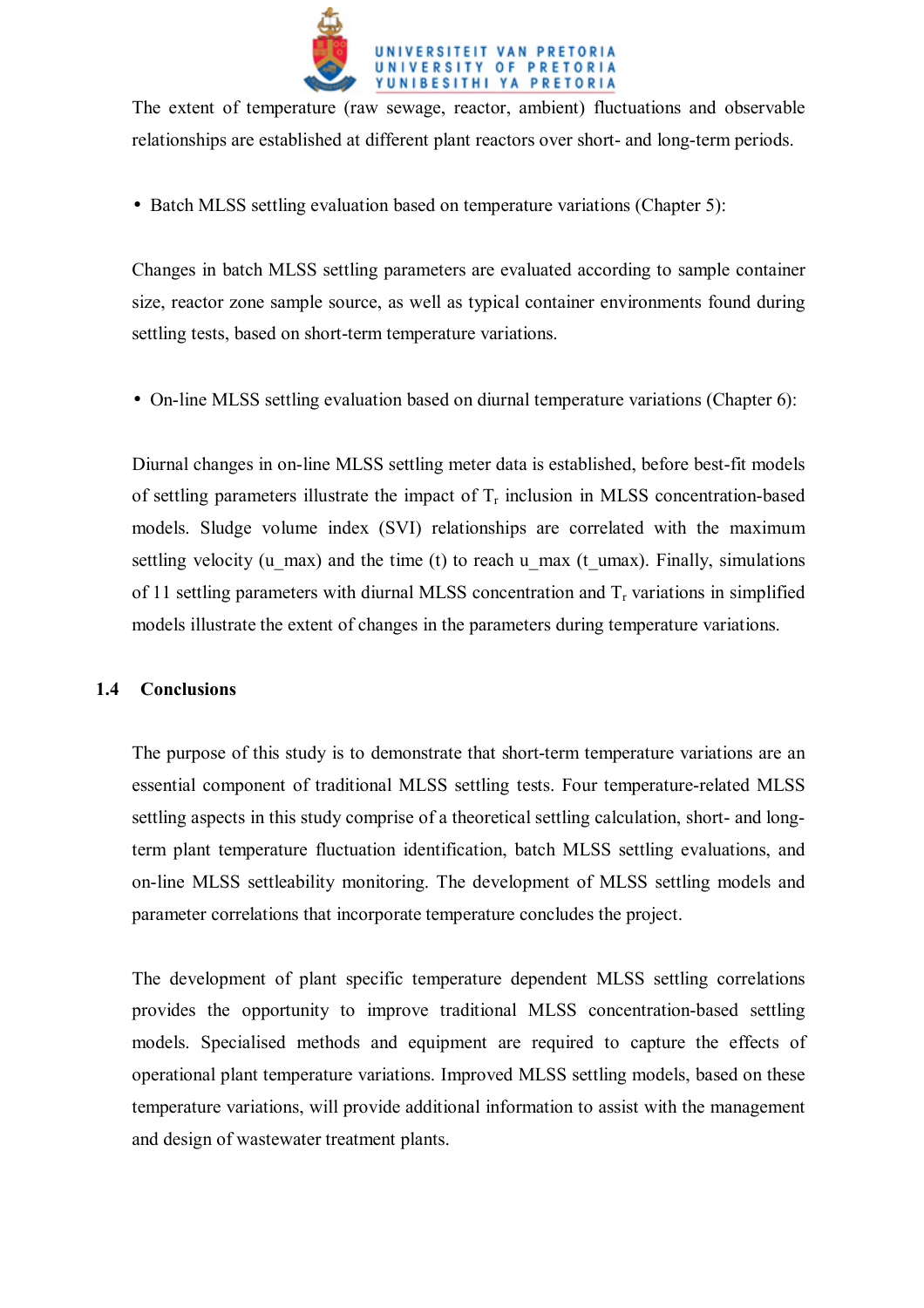

# **2 LITERATURE REVIEW**

*This chapter reviews basic MLSS settling tests, operational temperature data, as well as batch and automated MLSS settling tests and parameters, which are applied in the experimental project stage. The purpose of this review is to identify reported correlations, or lack thereof, between MLSS settling parameters and temperature.* 

## **2.1 Background**

MLSS settling has been investigated for more than 75 years in the wastewater industry (Dick and Vesilind, 1969), during which time numerous reports confirm that temperature influences aspects of MLSS settleability. Werker (2006) classifies dynamic temperature conditions as a dominant environmental factor in wastewater treatment plant processes. These temperature variations are characterised by short-term (diurnal) and long-term (seasonal) cyclic fluctuations (Baetens *et al.*, 1999) that are present at plant reactors. Makinia *et al.* (2005) modelled these fluctuations as basic sinusoidal wave profiles, which follow both cyclic daytime / nighttime and summer / winter heating and cooling stages. These temperature fluctuations lead to physical, chemical, and biological changes in MLSS (Janssen *et al.*, 2002) that will influence the settleability of the MLSS.

Ekama *et al*. (1997) consider indirect effects of temperature fluctuations on MLSS settleability, such as structural changes in biofloc, as more important than direct effects, such as liquid viscosity and density changes. The combined direct and indirect effects of short-term temperature fluctuations on MLSS settleability have not been studied in any detail (Krishna and Van Loosdrecht, 1999). Long-term temperature fluctuations effects on MLSS settling are well described, as seasonal BNR process performance variations and related MLSS settleability changes can usually be easily detected from long-term trends based on routine tests (Osborn *et al.*, 1986).

Information and implementation guidelines for temperature compensation, based on short-term temperature variations during MLSS settling tests, are still lacking (Wilén, 1999). The effects of these short-term temperature variations during basic MLSS settling tests, as represented by empirical settling correlations, need to be quantified and modelled accordingly.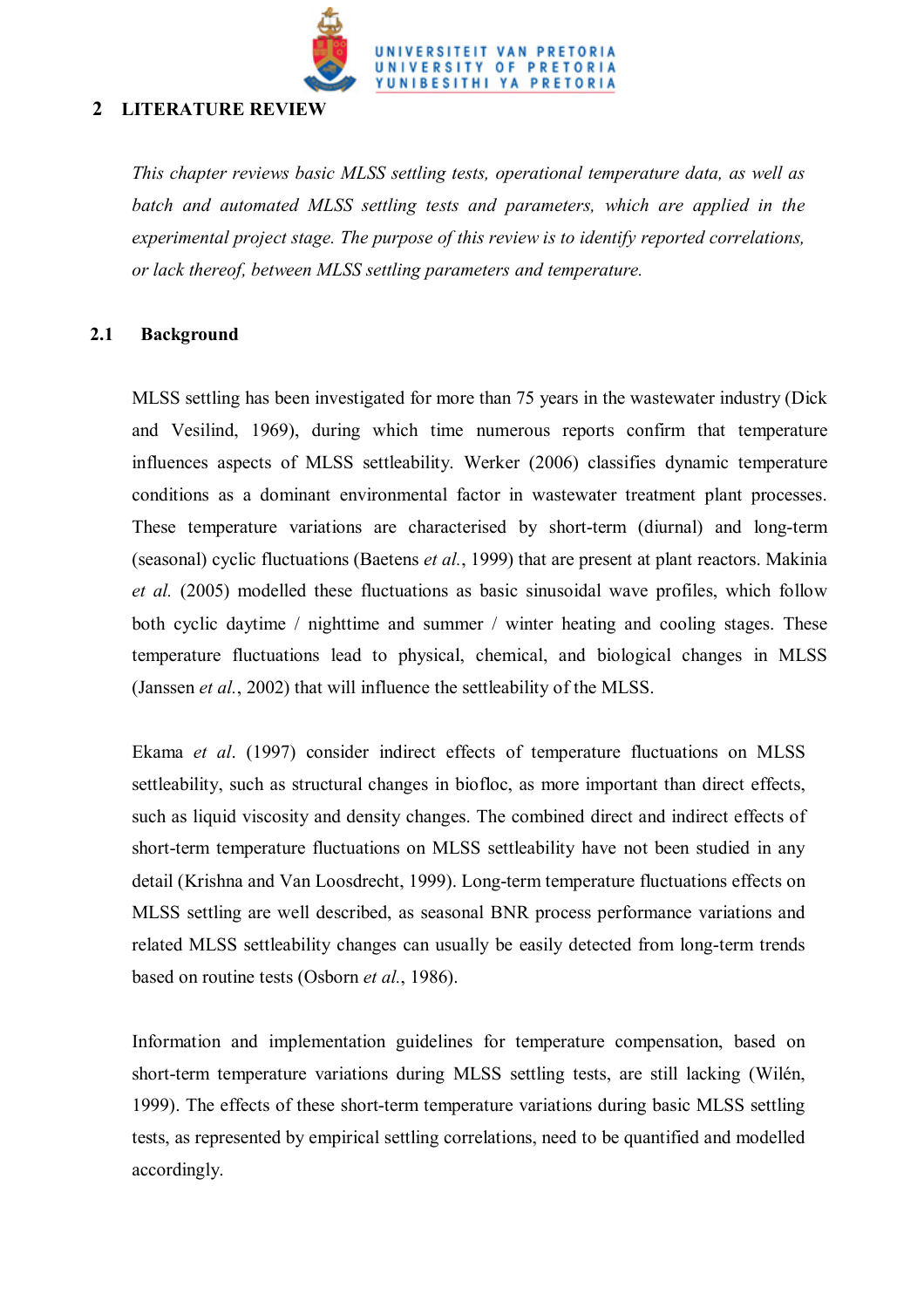

This literature review considers the effects of short-term temperature variations on MLSS settling parameters. The review focuses on four aspects of MLSS settling tests, which are in accordance with the objectives of this project:

- 1. principles and monitoring of MLSS settling,
- 2. operational plant temperature conditions,
- 3. batch MLSS settling tests and temperature variations, and
- 4. on-line MLSS settling tests and temperature variations.

# **2.2 Principles and monitoring of MLSS settling**

# **2.2.1 MLSS settling and temperature relationship**

The basic ecological unit of MLSS is a biofloc (Bux and Kasan, 1994a). Inside such a biofloc, temperature variations result in physiochemical and microbiological changes (Makinia *et al.*, 2005). Gerardi (2002) recognizes that these physical and biological changes have opposite effects on biofloc settling.

On the one hand, the physical effects of a temperature increase leads to improved (faster) biofloc settling, due to lower water viscosity and density, as well as structural biofloc changes. On the other hand, bacterial activity increases at a higher temperature. Bioflocs absorb or entrap the increased production and accumulation of insoluble biological secretions, such as lipids and oils, and this leads to worse (slower) biofloc settling. Air or gas bubble entrapment, usually from denitrification of anaerobic sludge rich in nitrate (Kazami and Furumai, 2000), decreases this sludge settling velocity further.

These opposing and time-dependent temperature effects change biofloc and MLSS characteristics (Örmeci and Vesilind, 2001). Temperature variations before and during MLSS settling tests will for that reason complicate MLSS settling evaluations.

# **2.2.2 MLSS settling and MLSS concentration relationship**

Throughout the MLSS settling process, the settling velocity of a particle or a singular biofloc depends on its individual characteristics, as well as interactions with other particles or bioflocs (Mazzolani *et al*., 1998). Figure 2-1, adapted from Ekama (1988),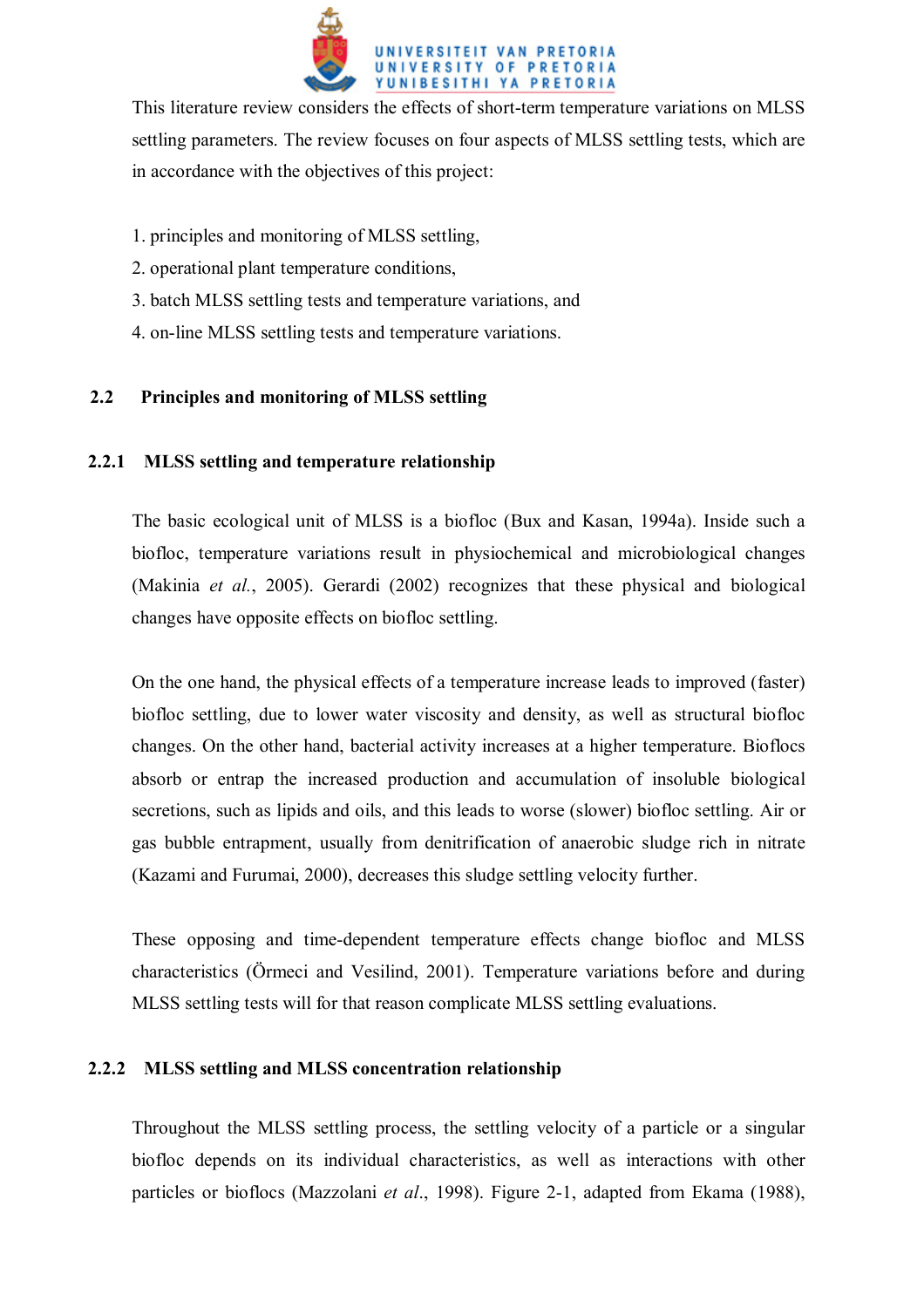

illustrates in this settling process the relationship between MLSS concentration and interparticle actions or flocculation tendency. MLSS settling and liquid clarification processes are divided into four classes according to the MLSS concentration and interparticle flocculation tendency.

The top sections of the graph (Classes I and II) represent liquid clarification. Single particles settle without interparticle action during Class I, and bioflocs settle with limited interactions during Class II, governed by the flocculation tendency. Hindered MLSS settling follows, represented in the middle section of the graph (Class III) to indicate the switch to zone settling at constant and maximum velocity. The bottom section of the graph (Class IV) represents the reduced settling velocity during transition, before the final compression or thickening leads in time to a stationary settled MLSS (Dupont and Dahl, 1995).



Figure 2-1 MLSS settling behaviour classified as Class I to IV according to MLSS concentration and interparticle actions

Basic mathematical equations illustrate the liquid clarification or Class I MLSS settling process, as well as the associated effects of temperature variations on settling. The resulting force of gravity and frictional shear (Catunda and Van Haandel, 1992) determines the settling velocity of individual particles. Due to the low MLSS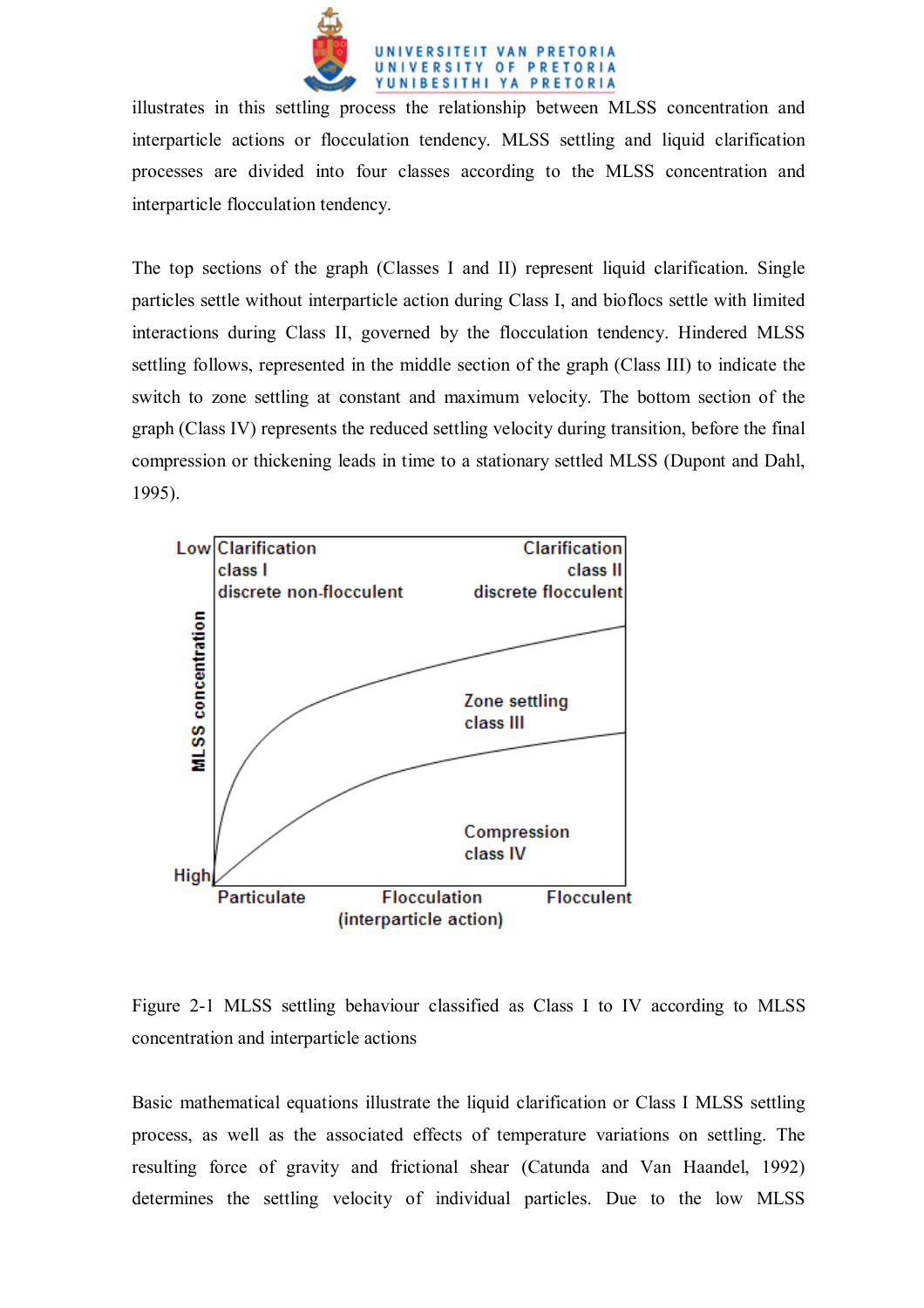

concentration of Class I settling, the particle motion is not affected by other particles, by the settling container wall, or by turbulent currents (Kolmetz *et al.*, 2003). This particle settling in water is temperature dependent according to fundamental correlations. Class I clarification can thus be modelled from basic principles in theoretical models.

Class II to IV flocculent clarification to MLSS compression processes, at increasing MLSS concentration ranges, depend on complex forces in a matrix of interlinked bioflocs (Catunda and Van Haandel, 1992). Keller *et al.* (2002) concluded that the mechanisms of MLSS flocculation (Class II to IV) are still poorly understood. These mechanisms depend on interrelated physical, chemical, and biological factors (Jin *et al*., 2003) that are all temperature dependent. Stypka (1998) and Biggs *et al*. (2003) confirmed that these processes cannot be presented in a fundamental theoretical model without experimental settleability tests. Class II to IV processes are thus based on empirical settling models.

The four settling classes shown in Figure 2-1 indicate that MLSS settling is dependent on two factors, (i) the MLSS concentration, and (ii) the particle flocculation tendency. Several models have been developed for general and specific use to represent MLSS settleability (Krebs, 1995). According to the literature, the MLSS concentration is the only factor considered in most of these settling models.

# **2.2.3 MLSS settling parameters: identification and development**

Ekama *et al*. (1985) define the MLSS settling profile as the basic measurement of a manual MLSS settling test. Settling parameters that are calculated from this profile include the settled MLSS volume after 30 minutes  $(SV_{30})$ , settling indexes such as the SVI, as well as settling velocities occurring during the different stages of the settling process. The magnitude of these settling parameters that represent a well-settling MLSS depends on local plant conditions and process performance requirements.

Cloete and Muyima (1997) specify that settling parameters of a well-settling MLSS represent a fast settling MLSS leaving a clear supernatant, combined with a stable settled MLSS at a reduced volume. The features of such a well-settling MLSS relate to the settling parameter guidelines according to four stages in the MLSS settling profile. These features are summarised in Table 2-1, as adapted from Tandoi *et al*. (2006) and Cloete and Muyima (1997).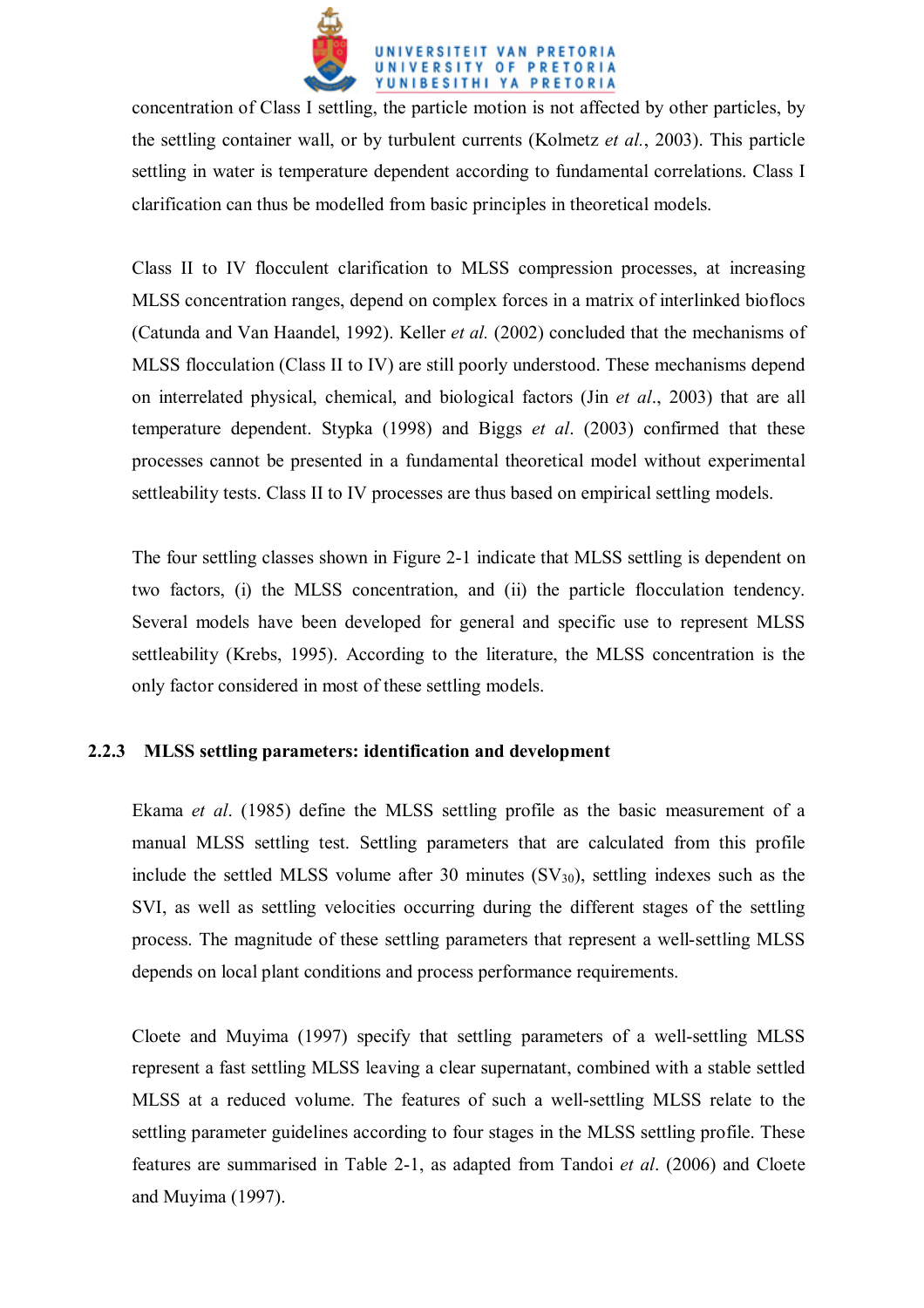

| <b>Settling parameter</b>                   | <b>MLSS</b> criterion                       |
|---------------------------------------------|---------------------------------------------|
| Liquid clarification                        | SS concentration $\leq$ 15 mgSS/ $\ell$     |
| Reflocculation or lag (stage 1)             | Commences after few (usually 2 to 5) min.   |
|                                             | Well-settling $> 3$ m/hr                    |
| ZSV (stage 2)                               | Light = $2$ to $3$ m/hr                     |
|                                             | Bulking $< 1.2$ m/hr                        |
|                                             | Thickened (no excessive volume),            |
| Transition (stage 3); Compression (stage 4) | no guideline                                |
| Stability                                   | No rising for few (usually 2 to 3) hours    |
|                                             | Well-settling $\leq 100$ to 150 m $\ell$ /g |
| <b>SVI</b>                                  | Light = 100 to 200 m $\ell$ /g              |
|                                             | Bulking $> 150$ to 200 m $\ell$ /g          |

#### Table 2-1 MLSS settleability criteria according to four settling stages

For a well-settling MLSS, the stage 1 reflocculation (lag) duration is about 2 to 5 minutes, followed by the stage 2 zone settling velocity (ZSV) proceeding at a constant velocity of more than 3 m/hr. There are no guidelines available for the stage 3 and 4 transition and compression stages, although the compressed MLSS volume should be concentrated to occupy a small volume. The stage 4 compressed MLSS should remain settled for a few hours, without rising or disintegrating. A clarified supernatant suspended solids (SS) concentration of less than 15 mgSS/*ℓ* indicates sufficient removal of SS from the clarified supernatant.

A SVI lower than about 100 to 150 m $\ell$ /g indicates good MLSS settling, while a higher SVI indicates poor settling (Casey *et al.*, 1995). These high SVI conditions are usually, but not always, associated with a bulking MLSS (Blackbeard *et al*., 1986). Bulking is a state where the MLSS settling velocity is low and the compression is poor (Novák *et al.*, 1993) Good MLSS settleability can be defined as a fast settling MLSS with a low SVI (Jenkins *et al.*, 1984), based on a small  $SV_{30}$ .

Bye and Dold (1998) reviewed the basic settling parameters calculation methods used to obtain settleability data. Table 2-2 lists a summary of these techniques. Three basic calculation techniques between MLSS concentration and initial settling velocity (ISV) are established by (i) direct measurement, (ii) using existing correlations based on indexes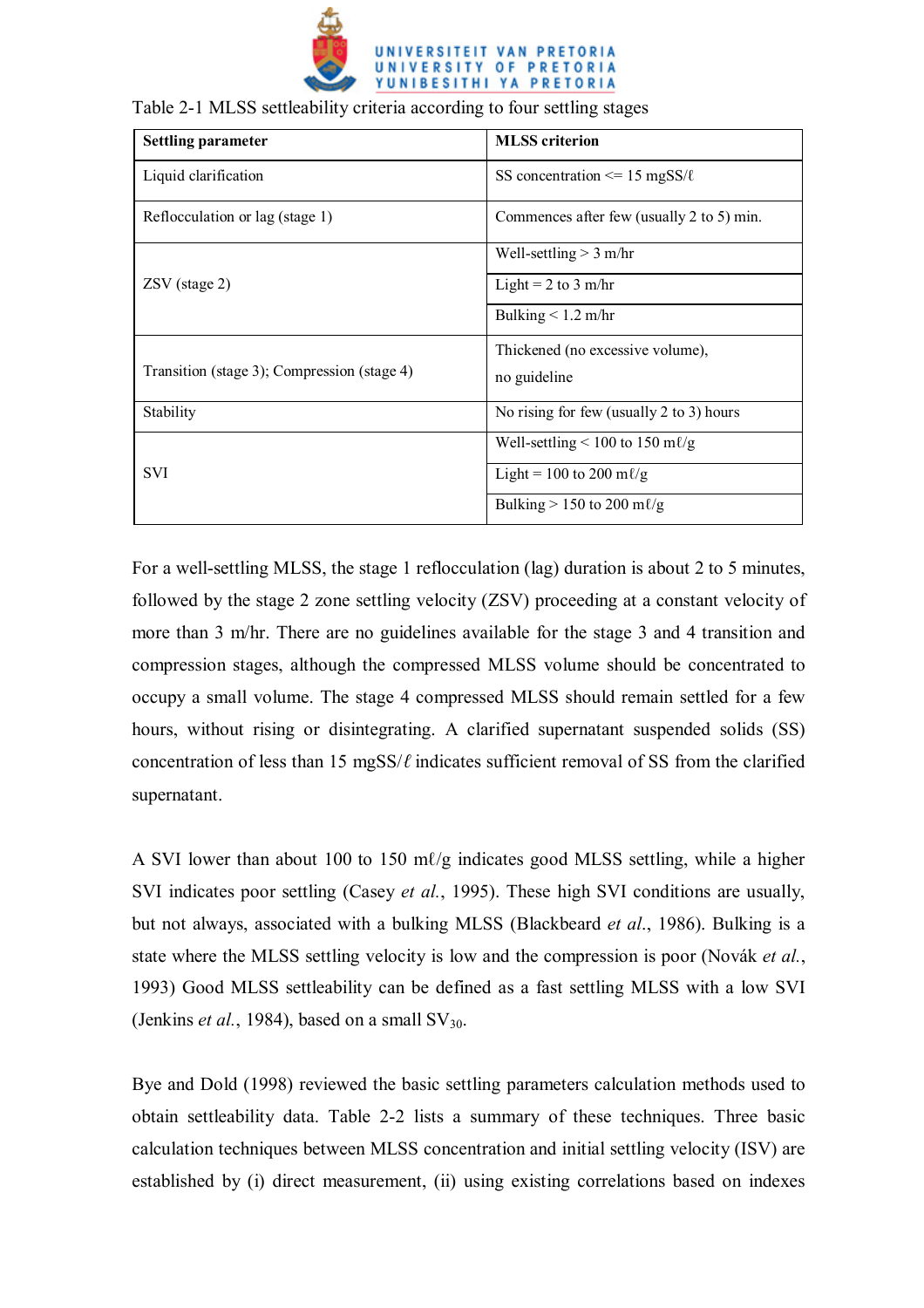

such as SVI, and (iii) using a clarifier operational chart, also based on indexes such as SVI (Hasselblad and Xu, 1996).

| <b>Step</b> | <b>Action</b>                        | <b>Method</b>                                          |
|-------------|--------------------------------------|--------------------------------------------------------|
| 1           | Determine MLSS concentration (X)     | Standard Method 2540D (APHA, 1998) or                  |
|             |                                      | MLSS concentration meter                               |
| 2           | Determine settling profile           | Plot of settling volume or interface height vs.        |
|             |                                      | time for 30 minute duration                            |
| 3           | Determine $SV_{30}$                  | Read from settling profile and calculate settled       |
|             |                                      | volume after 30 minutes                                |
| 4           | Determine ISV                        | Read from settling profile and calculate               |
|             |                                      | settling velocity between 2 and 5 minutes              |
| 5           | Determine ZSV                        | Read from settling profile and calculate               |
|             |                                      | settling velocity at constant slope section            |
| 6           | Calculate SVI                        | $SV_{30}/X$                                            |
| 7           | Calculate solids flux (G)            | $G = ZSV$ . X                                          |
|             | Generate flux curve directly from    | G vs. X (8 to 12 MLSS samples with X range             |
| <b>8i</b>   | experimental data                    | from 2 to 12 $g(\ell)$                                 |
| 8ii         | Generate flux curve from empirical   | Fit ZSV and X by regression to $v_0$ and n             |
|             | equation (e.g. $V_s = v_0 e^{nX}$ )  | $V_s = v_0 e^{-nX}$ with $V_s$ and X data              |
| 8iii        | Generate flux curve from             | $v_0 = f(SVI)$ , $n = f(SVI)$                          |
|             | correlations of SVI with $v_0$ and n | $V_s = v_0 e^{-nX}$ with $V_s$ and X experimental data |
| 8iv         | Obtain G from operational chart      | Read off flux by using SVI and X                       |

Table 2-2 MLSS settling parameters development techniques and use

Kazami and Furumai (2000) report that future MLSS settling research will be focussed to replace the flux curve experimental method (8i in Table 2-2), as the experimental procedure is based on time-consuming and laborious tests. Multiple batch settling tests at a range of MLSS concentrations (at least 8 tests from about 2 to 12 g/ℓ, Ekama *et al*., 1985) are required to generate a flux curve. The preferred method for regular use is to apply correlations to relate MLSS settling velocity to basic measurable settling parameters, such as SVI (8iii or 8iv in Table 2-2). Vanderhasselt and Vanrolleghem (2000) caution, however, against the indiscriminate use of such correlations, as the MLSS settling velocity is influenced by factors not normally incorporated in correlations between MLSS concentration and SVI.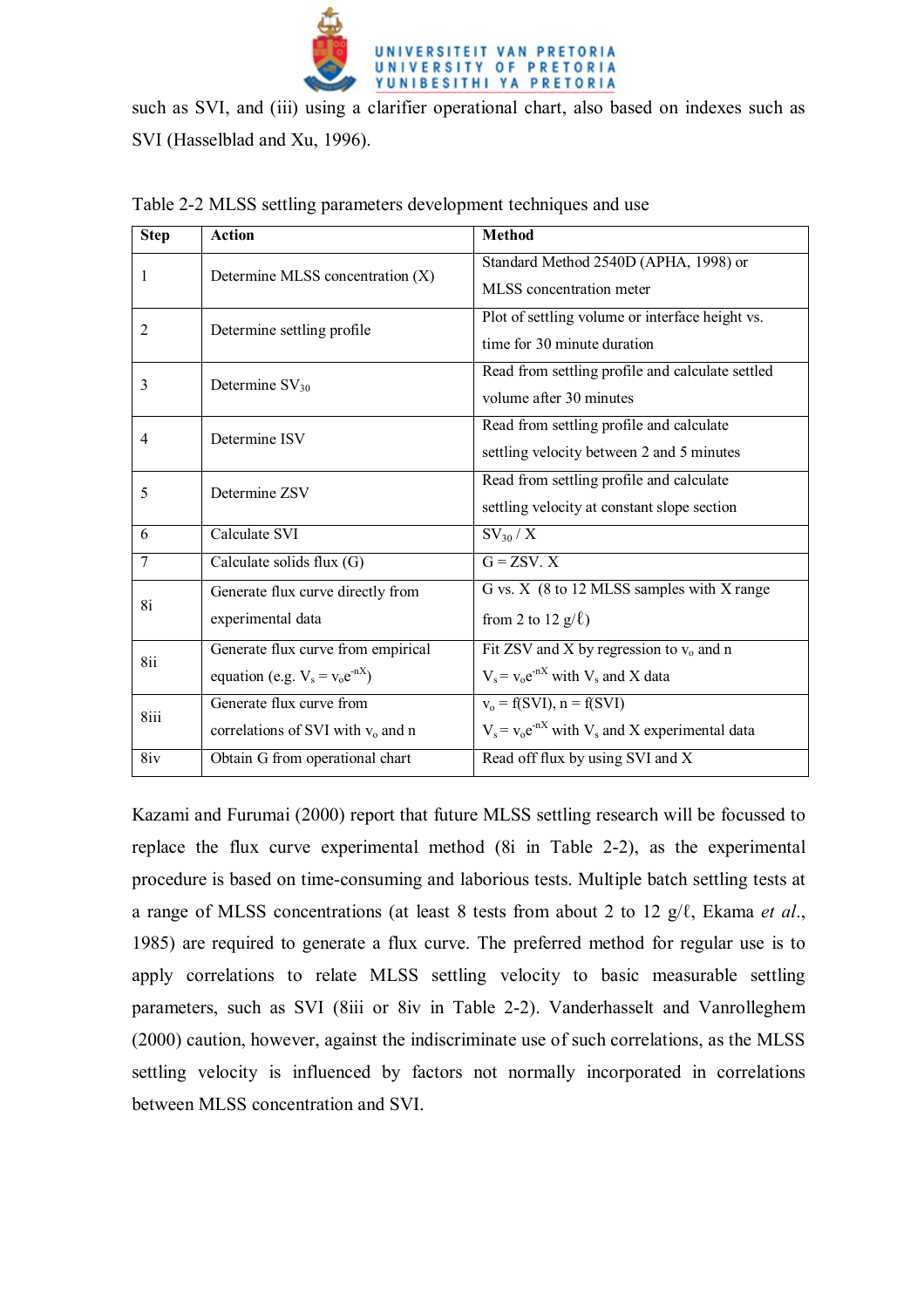

## **2.2.4 MLSS settling indexes**

# **2.2.4.1 SVI**

Mohlman, as cited by Dick and Vesilind (1969), developed the SVI in 1934 to be a basic measure of the physical properties of MLSS. The SVI test is regarded in certain circumstances as an unreliable settling measurement, as the initial MLSS concentration influences the SVI inconsistently (Catunda and van Haandel, 1992). Ekama *et al.* (1985) found SVI comparison to be most unpredictable when the MLSS samples are sourced from different plants at different MLSS concentrations, while Berktay (1998) considered the SVI as unreliable when the MLSS settleability is poor. Poor settleability is usually found in bulking MLSS (Blackbeard *et al.*, 1986) or in settled MLSS with a high  $SV_{30}$  $(SV_{30} > 400 \text{ mV/L}$ , Ekama *et al.*, 1985). Schuler and Jang (2007a) summarised the criticism against SVI, by noting that the SVI is a composite, indirect measurement that may not be representative of the four MLSS settling classes taking place in a secondary settling tank.

These and other inadequacies of SVI are categorised in Table 2-3 as five features of the MLSS sample. These features listed in Table 2-3 indicate that SVI test results interpretation depends largely on the experimental procedures implemented for the batch MLSS settling test. The MLSS sample condition, sample modifications, container size, settling parameters required, as well as the test method, all play a role in the calculated SVI test results.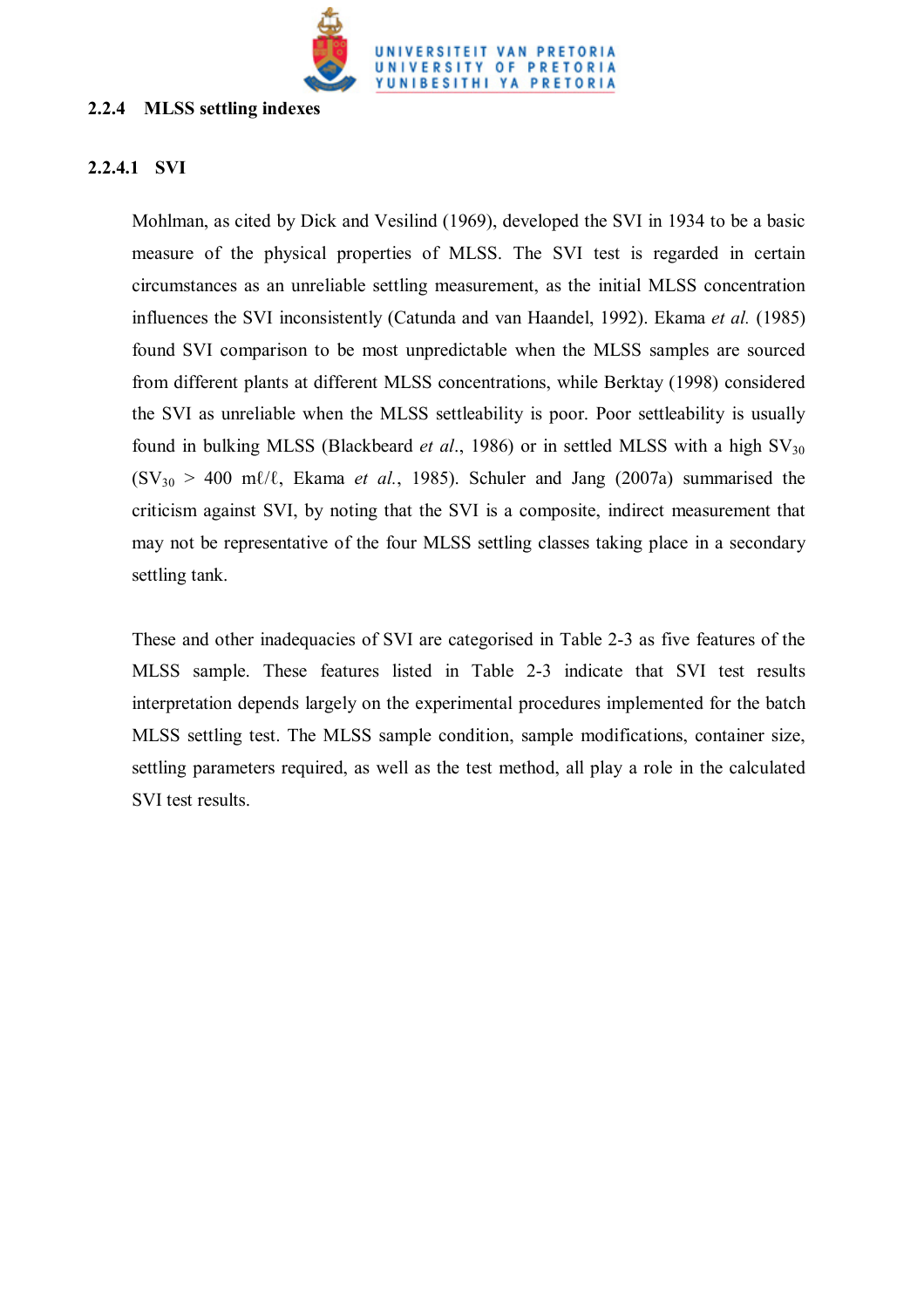

| Feature                            | <b>Deficiency</b>                                      | Reference               |  |
|------------------------------------|--------------------------------------------------------|-------------------------|--|
| <b>MLSS</b> sample condition       |                                                        |                         |  |
| <b>MLSS</b>                        | SVI highly dependent on MLSS,                          | Dick and Vesilind,      |  |
| concentration                      | inconsistent relationship                              | 1969                    |  |
| Rheological                        | SVI not related to yield strength or to                | Dick and Vesilind,      |  |
| characteristics                    | rheological properties                                 | 1969                    |  |
| Filaments                          | SVI not well related to filament number or             | Blackbeard et al., 1986 |  |
|                                    | length                                                 |                         |  |
| <b>MLSS</b> sample modification    |                                                        |                         |  |
| Temperature                        | SVI inverse power relationship at 5 to $45^{\circ}$ C, | Dick and Vesilind,      |  |
|                                    | inconsistent relationship                              | 1969                    |  |
| <b>Stirring</b>                    | SVI reduces by gentle stirring,                        | Dick and Vesilind,      |  |
|                                    | removes cylinder wall effects                          | 1969; Berktay, 1998     |  |
| Dilution                           | SVI reduces by dilution,                               | Ekama and Marais,       |  |
|                                    | removes the MLSS concentration effect                  | 1984                    |  |
| <b>MLSS</b> settling test cylinder |                                                        |                         |  |
| Cylinder diameter                  | SVI dependent on cylinder diameter,                    | Dick and Vesilind,      |  |
|                                    | according to MLSS properties                           | 1969                    |  |
| Cylinder depth                     | SVI dependent on cylinder depth,                       | Dick and Vesilind,      |  |
|                                    | according to MLSS properties                           | 1969                    |  |
| <b>MLSS</b> settling parameters    |                                                        |                         |  |
| Initial settling                   | SVI not related to ISV                                 | Dick and Vesilind,      |  |
| velocity                           |                                                        | 1969                    |  |
| Zone settling                      | SVI not related to ZSV                                 | Ekama and Marais,       |  |
| velocity                           |                                                        | 1986                    |  |
| Settling profile                   | SVI only dependent on one final point on               | Dick and Vesilind,      |  |
| response                           | settling profile                                       | 1969                    |  |
| <b>MLSS</b> settling test method   |                                                        |                         |  |
| Batch method                       | Frequency of tests usually only once per day           | Vanrolleghem and Lee,   |  |
|                                    |                                                        | 2003                    |  |
| On-line method                     | Equipment not readily available for                    | Sekine et al., 1989     |  |
|                                    | continuous and automated monitoring                    |                         |  |

Ignorance or confusion continues to exist regarding the most suitable procedure for the SVI test, according to the different methods and equipment used in the reviewed literature. Bye and Dold (1998) contribute this uncertainty in part to the prescribed SVI test procedure (APHA, 1998) that changed in 1980. The basic quiescent MLSS sample settling method was then modified to include slow stirring at 1 to 2 revolutions per minute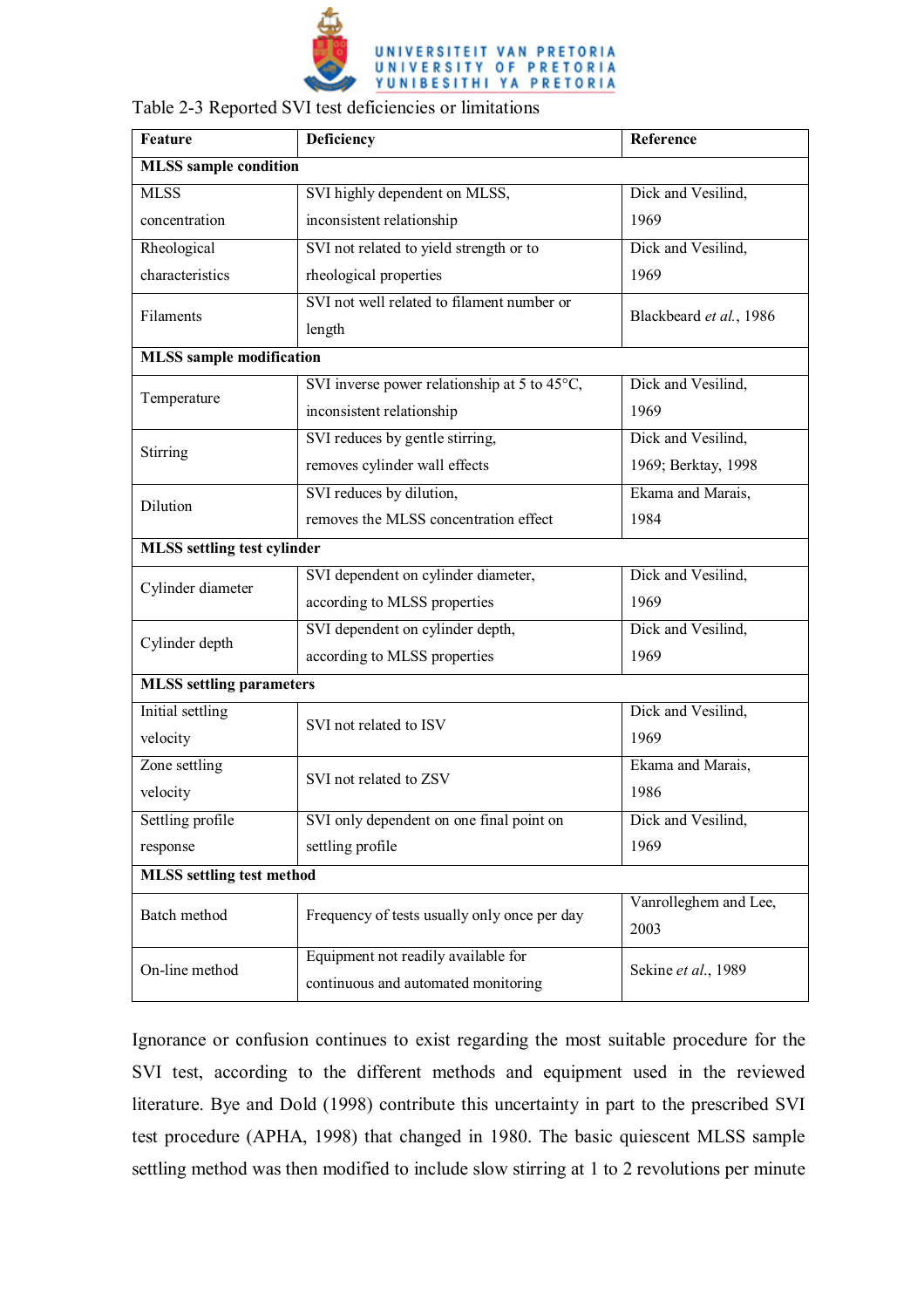

(rpm) of the MLSS sample. The SVI test procedure (method 2710D; APHA, 1998) is, strictly speaking, a stirred specific volume index (SSVI) procedure, but it is designated as a SVI. This procedure further states that the  $T_s$  of the MLSS sample must be maintained at  $T_r$  during a SVI test, without providing implementation guidelines.

| <b>Test component</b>   | <b>Method</b>     | <b>Remarks from literature</b>                                                             |
|-------------------------|-------------------|--------------------------------------------------------------------------------------------|
| Container size and type | $1 \ell$ cylinder | Volume and shape (diameter and height) varies                                              |
| <b>Stirring</b>         | 1 to 2 rpm        | Samples are unstirred or stirred                                                           |
| Temperature             | at $T_r$          | No $T_s$ information or $T_s$ compensation or control<br>procedures for changes from $T_r$ |
| Test duration           | 30 minutes        | Standard 30-min. duration usually not changed                                              |
| Container material      | not stated        | Material and wall thickness varies                                                         |
| MLSS sample source      | not stated        | Taken at BNR reactor outlet                                                                |

Table 2-4 SVI test method according to APHA (1998)

A summary of the variables of the SVI test method (APHA, 1998) is provided in Table 2-4. In literature, the prescribed SVI test method modifications usually involve any combination of three of the six test components, which are (i) container size, (ii) stirring, and (iii) temperature compensation:

(i) The zone settling velocity of MLSS samples (stirred or unstirred) could be affected by the settling container size (diameter and height), depending on the MLSS characteristics. Renko (1996) concludes that a suspension with a low MLSS concentration settles faster in a small diameter cylinder, due to liquid streaming up the cylinder walls. A suspension with a high MLSS concentration settles slower in a small diameter cylinder, as a result of biofloc bridging and support. (ii) Ekama *et al*. (1985) state that gentle MLSS sample stirring reduces cylinder wall effects, short-circuiting, as well as MLSS concentration effects. The MLSS concentration effects reduce mainly due to better biofloc agglomeration during stirring (Vanrolleghem and Lee, 2003). Nevertheless, sample stirring does not completely overcome the effect of MLSS concentration, as demonstrated by Dick and Vesilind (1969) with different MLSS samples. (iii) Details of prescribed equipment and methods to compensate for temperature changes before and during MLSS settling tests are for the most part absent from the available literature.

Bye and Dold (1998) and Lilley *et al.* (1997) confirm that SVI tests for routine use are usually performed at room temperature in a laboratory, and more often than not with an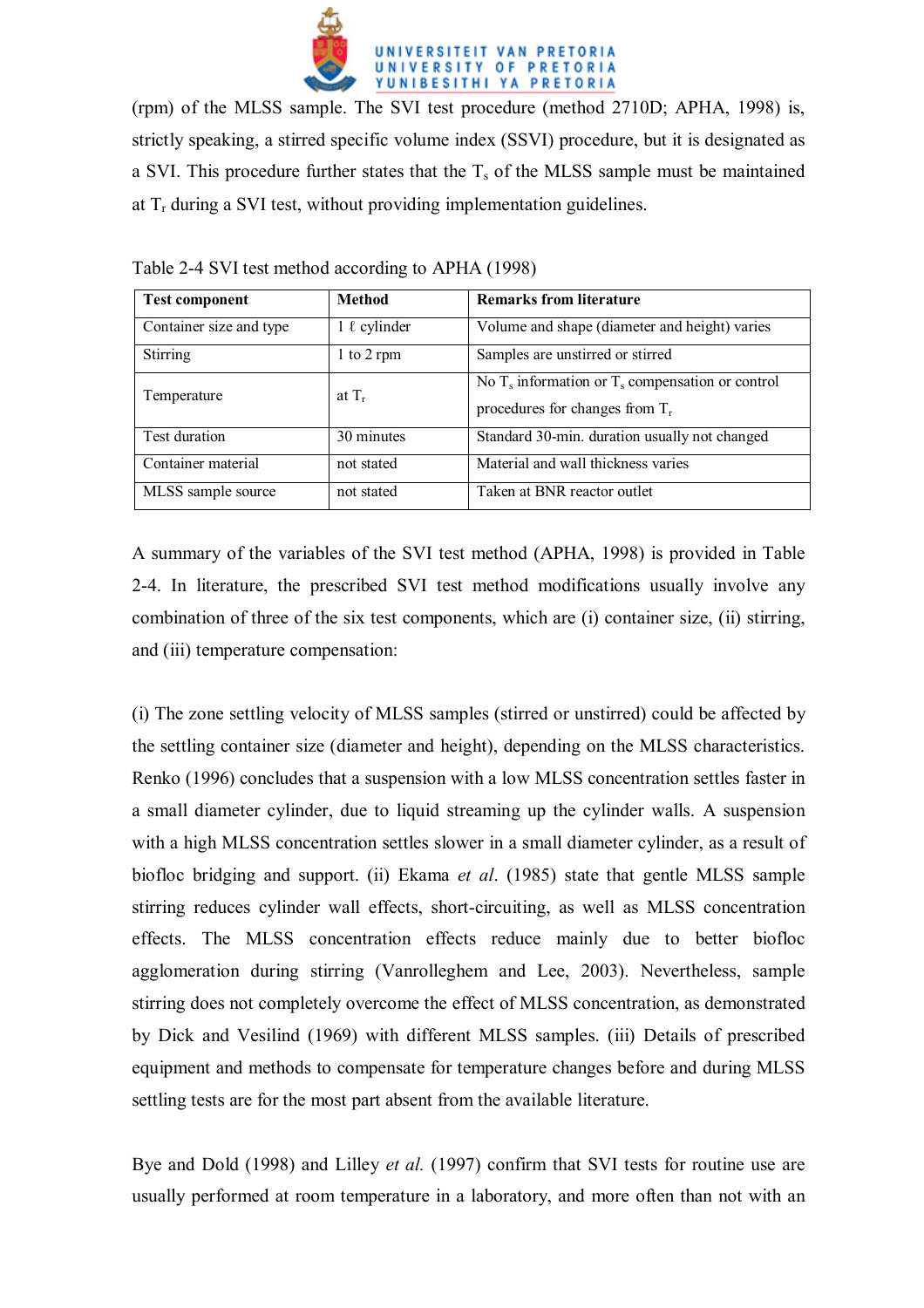

unstirred MLSS sample. The continued use of the unstirred SVI at room temperature can be attributed to the simplicity and convenience of this SVI method (Schuler and Jang, 2007a), as specialised equipment and procedures for stirring and in particular temperature compensation are not readily available for routine use.

## **2.2.4.2 Alternative indexes**

Ekama *et al.* (1985) and Daigger (1995) promote the replacement of SVI, in process design as well as plant operation and control, by alternative indexes. The most common modifications to the standard SVI include sample stirring or sample dilution, or both. A standard SVI test with sample stirring is named a SSVI. A MLSS sample dilution changes a SVI to a diluted SVI (DSVI). Ekama and Marais (1984) provide guidelines for SVI determinations at a fixed MLSS concentration of 3.5  $g/\ell$  (unstirred SVI<sub>3.5</sub> or stirred  $SVI_{3.5}$ ), as well as a DSVI test method.

| Index name                                   |                                  | <b>Procedure</b>                                            |  |
|----------------------------------------------|----------------------------------|-------------------------------------------------------------|--|
| $SVI_{3.5}$                                  | SVI at standard MLSS             | SVI test is performed at a fixed MLSS                       |  |
|                                              | concentration of 3.5 $g/\ell$    | concentration of 3.5 $g/\ell$ by sample dilution            |  |
| <b>SSVI</b><br>Stirred specific volume index |                                  | Test cylinder is equipped with a slowly                     |  |
|                                              |                                  | rotating stirring device (about 1 rpm)                      |  |
|                                              | Stirred specific volume index at | SSVI test is performed at a fixed MLSS                      |  |
| $SSVI_{3.5}$                                 | standard MLSS concentration of   | concentration of 3.5 $g/\ell$ by sample dilution,           |  |
|                                              | $3.5 \text{ g}/\ell$             | 2.6 $\ell$ column                                           |  |
|                                              |                                  | Sample dilution to obtain a $SV_{30}$ value smaller         |  |
| <b>DSVI</b>                                  | Diluted SVI                      | than 200 or $250 \text{ m} \ell$ (Bye and Dold, 1998) after |  |
|                                              |                                  | 30 minutes MLSS settling, 1 $\ell$ cylinder                 |  |
|                                              |                                  |                                                             |  |

Table 2-5 Alternative MLSS settling indexes

These alternative settling indexes are summarised in Table 2-5 (adapted from Cloete and Muyima, 1997). The DSVI is performed in a 1  $\ell$  graduated cylinder, and the SSVI<sub>3.5</sub> in a 2.6  $\ell$  column. The recommended depth to diameter ratio for tall columns are prescribed at greater than 9:1, but recommended ratios for 1  $\ell$  cylinders are absent. Temperature compensation procedures are not supplied in the available literature for the determination of any of the alternative indexes. These settling index test procedures only address MLSS sample stirring, and in some instances the size of the settling container.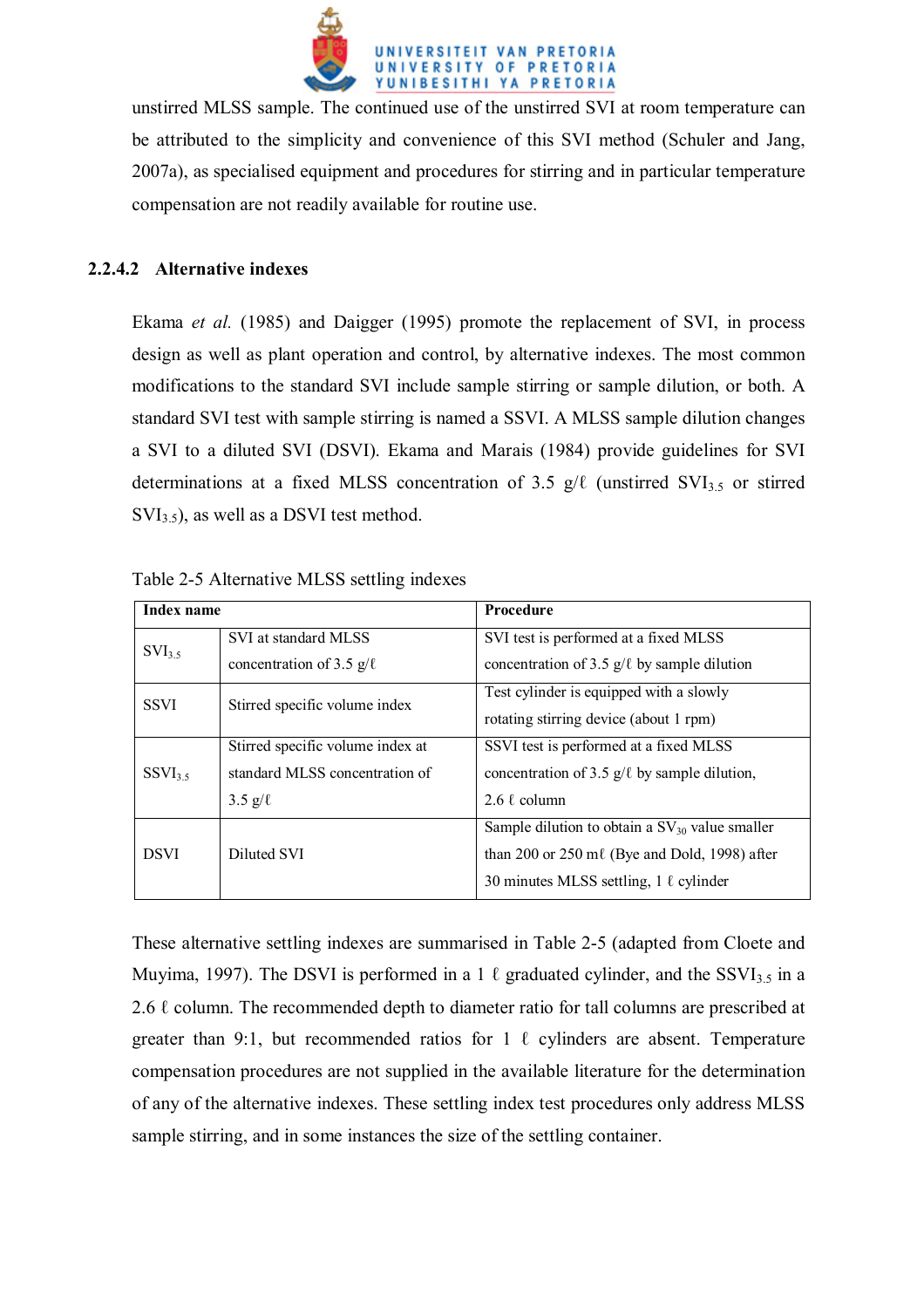

The use of alternative indexes, specifically the DSVI, can change the MLSS sample characteristics. Chaignon *et al.* (2002) caution that MLSS sample dilution for the DSVI test, with a supernatant of different ionic strength such as potable water, could lead to deflocculation. Unchlorinated secondary clarified effluent is a suitable dilution medium for the DSVI test (Jeyanayagam *et al*., 2006). The effects of temperature changes during this MLSS sample dilution with plant effluent are not adequately addressed in available research reports. A DSVI test extends the SVI range (White, 1976), as the dilution reduces the MLSS concentration, but DSVI does not consider the MLSS compression characteristics. White, as cited by Ekama and Marais (1984), proposed the use of the SSVI<sub>3.5</sub> (at a fixed MLSS concentration of 3.5  $g/l$ ), as the SSVI is not always independent of MLSS concentration.

Daigger (1995) cautions that there is not sufficient reference data available to develop improved empirical correlations for these alternative indexes, when compared to the large collection of available SVI data. Operational and research reference data in the literature is generally related to SVI (Mines and Horn, 2004), with fewer case studies using alternative indexes. The effects of temperature variations on these alternative settling indexes are not readily available in the literature. The alternative settling index interpretation depends accordingly on experimental conditions, as is applicable to SVI.

#### **2.2.4.3 Future SVI use with settling parameters**

Akça *et al.* (1993) confirm that SVI is still a useful and a valuable indicator of MLSS settling and thickening characteristics. Several South African treatment plants perform SVI tests as the only routine indicator to monitor MLSS settleability (Casey and Alexander, 2001). SVI is also extensively used in various modelling applications. MLSS settling characterization that precedes MLSS settling model selection is often based on SVI (Vanrolleghem *et al.*, 2003), due to SVI data and model availability. Such SVI-based models are used in several applications, amongst others to predict settleability failures (Banadda *et al*., 2005). Recently, Martínez *et al*. (2006) developed a case-based reasoning tool for MLSS separation, and SVI is included as a quantitative indicator of MLSS settleability. The simplicity of the SVI test is the main reason for its continued extensive use in these various operational and modelling applications (Akça *et al*., 1993), despite all the publicised shortcomings.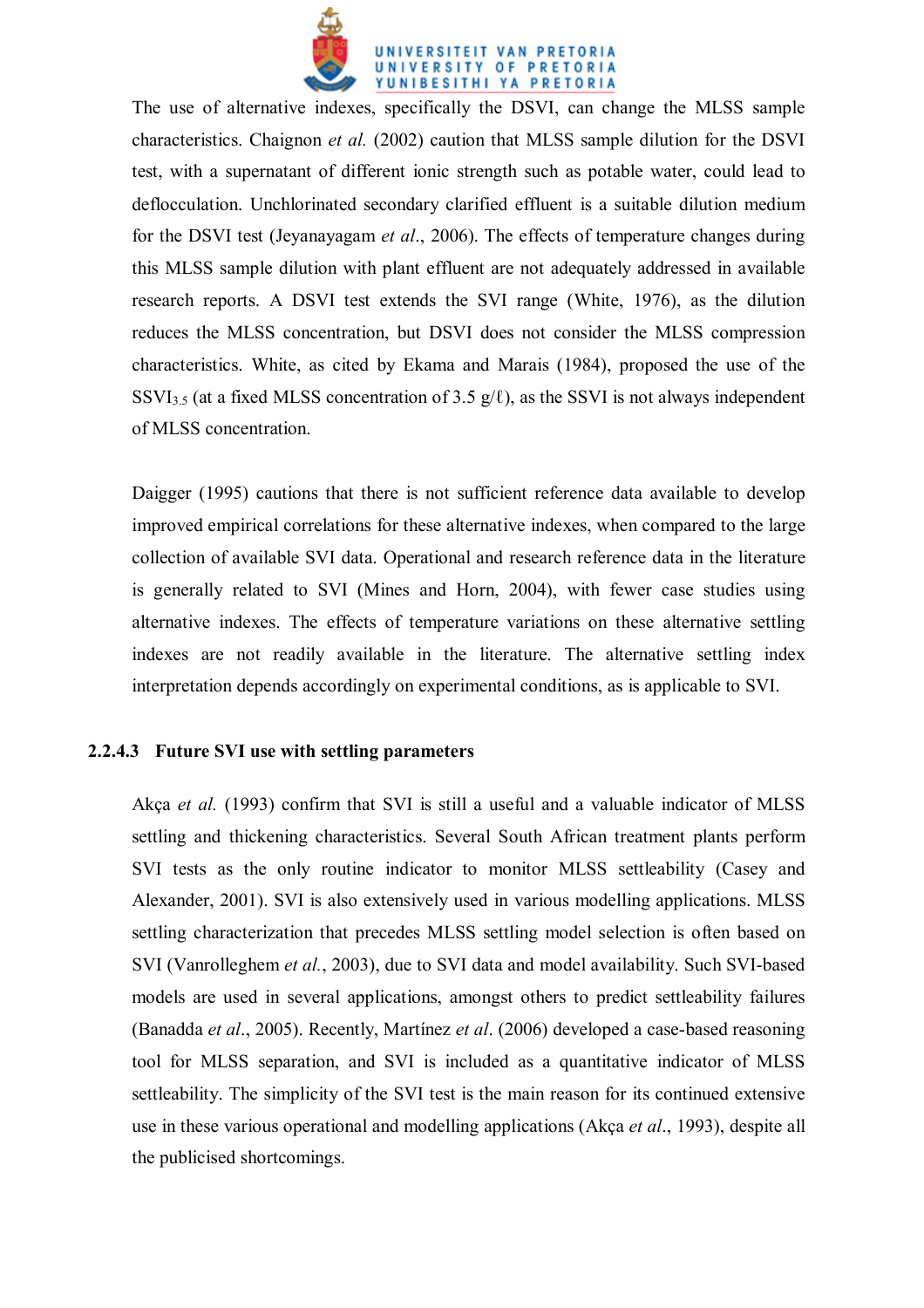

| <b>Parameter</b>                                 | Cylinder<br>size          | $T_r, T_s, T_a$ | <b>Stirred</b> | <b>Reference</b>                |
|--------------------------------------------------|---------------------------|-----------------|----------------|---------------------------------|
| Minimum ZSV                                      | $1\ell$                   | Unknown         | N <sub>0</sub> | Bhargava and<br>Rajagopal, 1993 |
| Sonification time                                | $1\ell$                   | Unknown         | Unknown        | Bien et al., 2005               |
| Tank bottom SS<br>concentration                  | 1 and 2 m<br>tall columns | Unknown         | Unknown        | Kazami and<br>Furumai, 2000     |
| Tank average SS<br>concentration                 | $1\ell$                   | <b>Unknown</b>  | 1 rpm          | Kim et al., 1997                |
| Biological and<br>physico-chemical<br>parameters | Unknown                   | <b>Unknown</b>  | $SSVI_{3.5}$   | Sponza, 2004                    |

Table 2-6 Experimental conditions for SVI use in settling parameter correlations

Several SVI-based parameter correlations, as summarised in Table 2-6, are used for operational process control, design and modelling. SVI is correlated in five different applications, as listed in Table 2-6, to settling velocity, sonification time (ultrasonic floc disintegration time), settled and suspended MLSS concentration, and biofloc properties. SVI is included as an independent variable in all of these correlations, but once again without any temperature related reference information.

### **2.2.5 SVI and settling velocity correlations**

MLSS settling proceeds through different settling velocities (Zhang *et al*, 2006a) during a 30-minute test period. Discrete, zone settling, and compression settling velocities are three separate processes taking place. The zone settling velocity is considered as a key parameter, due to its use in design and operational MLSS settling control.

Most empirical ZSV models include MLSS concentration as the only independent variable, although a variety of mathematical expressions with calibrated constants are used (Smollen and Ekama, 1984). The exponential Vesilind function is the most widely used model, and it links the maximum MLSS settling velocity (the ZSV) to the MLSS concentration (Grijspeerdt *et al*., 1995) as follows:

 $V_s = v_0.e^{-n.X}$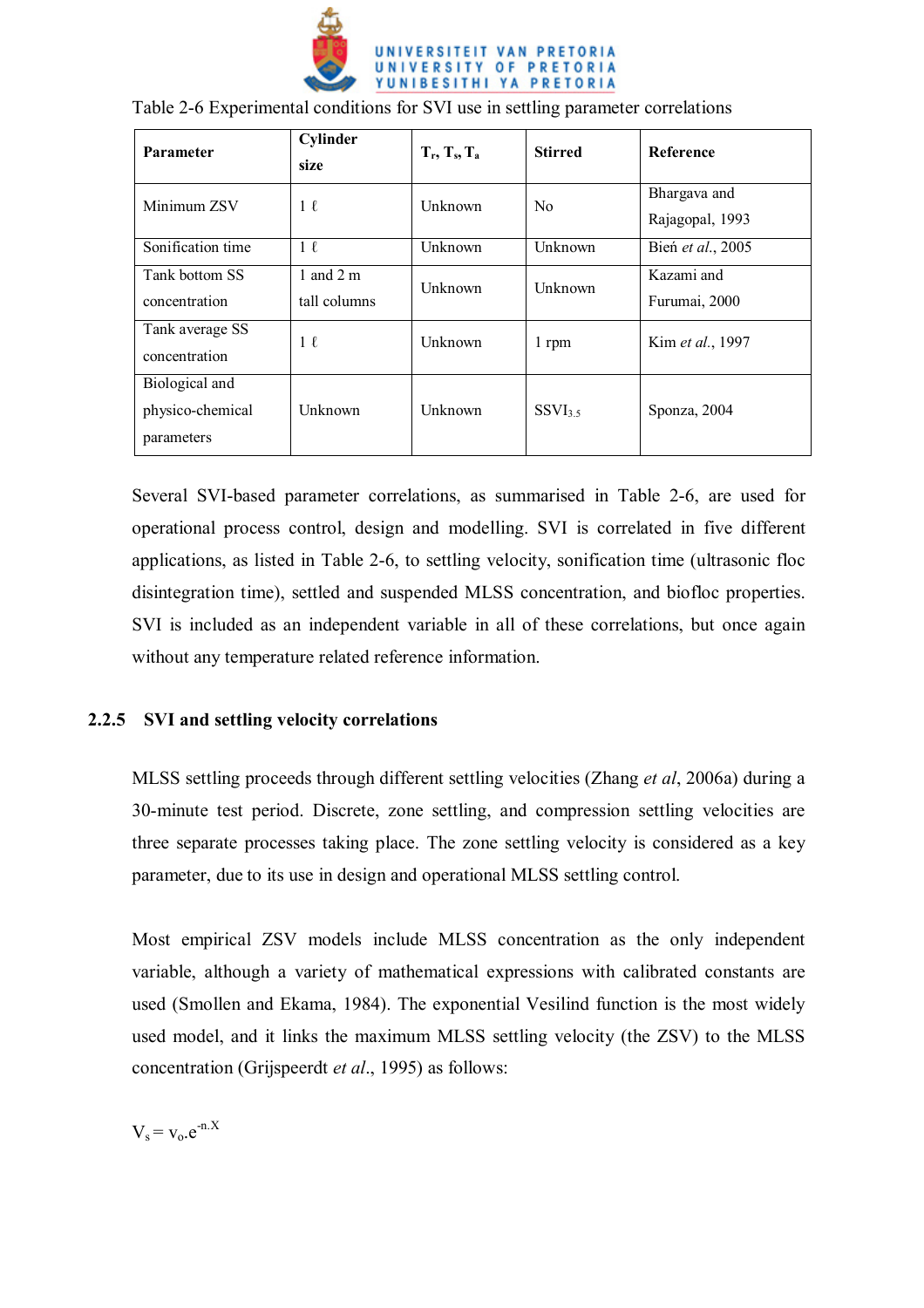

where  $V_s$  represents ZSV, X represents the initial MLSS concentration, and  $v_0$  and n are MLSS-specific settling constants.

The MLSS settling constants  $v_0$  and n define settling characteristics (Daigger and Roper, 1985). These constants require calibration to reactor process conditions and MLSS properties for each individual plant reactor (Bergh, 1996). The ZSV is also named constant- (Bhargava and Rajagopal, 1993), hindered- (Dupont and Dahl, 1995), highest- (Gernaey *et al.*, 1998), relative- (Bergh, 1996), or maximum settling velocity (Lynggaard-Jensen and Lading, 2006). The  $v_0$  constant is also named initial settling velocity (Lynggaard-Jensen and Lading, 2006). The use of numerous terms indicates that detailed experimental MLSS settling information is required to ensure parameters are interpreted correctly.

Catunda and Van Haandel (1992) found that parameter values that characterise MLSS settleability exhibit considerable oscillations around average values. This noticeable scatter in experimental settling results is frequently reported (Kristensen *et al*., 1994). Daigger and Roper (1985) found likewise a great deal of experimental settling data scatter, and they had to separate SVI data in four SVI ranges to improve correlations.

| <b>Parameter</b>                     | <b>Empirical equation</b>                                                                        | <b>Reference</b>               | Cylinder                                                          | $\mathbf{H}$<br>$T_r, T_s$                                        | Stirred |
|--------------------------------------|--------------------------------------------------------------------------------------------------|--------------------------------|-------------------------------------------------------------------|-------------------------------------------------------------------|---------|
| Settling<br>velocity, V <sub>s</sub> | $V_s = 7.80e^{-[0.148 + 0.00210.(SVI)]}$ .X                                                      | Daigger<br>and Roper<br>(1985) | $1\ell$                                                           | Unknown                                                           | 1 rpm   |
| Settling<br>velocity, V <sub>s</sub> | $V_s = (17.4e^{-0.00581.SVI}3.931).$<br>exp(-(-0.9834.e <sup>-0.00581.SVI</sup><br>$+1.043$ ).X) | Härtel and<br>Pöpel<br>(1992)  |                                                                   | Not stated, equation was<br>compiled from various data<br>sources |         |
| Settling<br>velocity, $V_s$          | $V_s = (28.1 (SVI)^{-0.2667}).$<br>$exp(-(0.177+0.0014.SVI).X)$                                  | Akça et al.<br>(1993)          | Not stated, equation was<br>compiled from various data<br>sources |                                                                   |         |

Table 2-7 Experimental conditions for SVI use in settling velocity correlations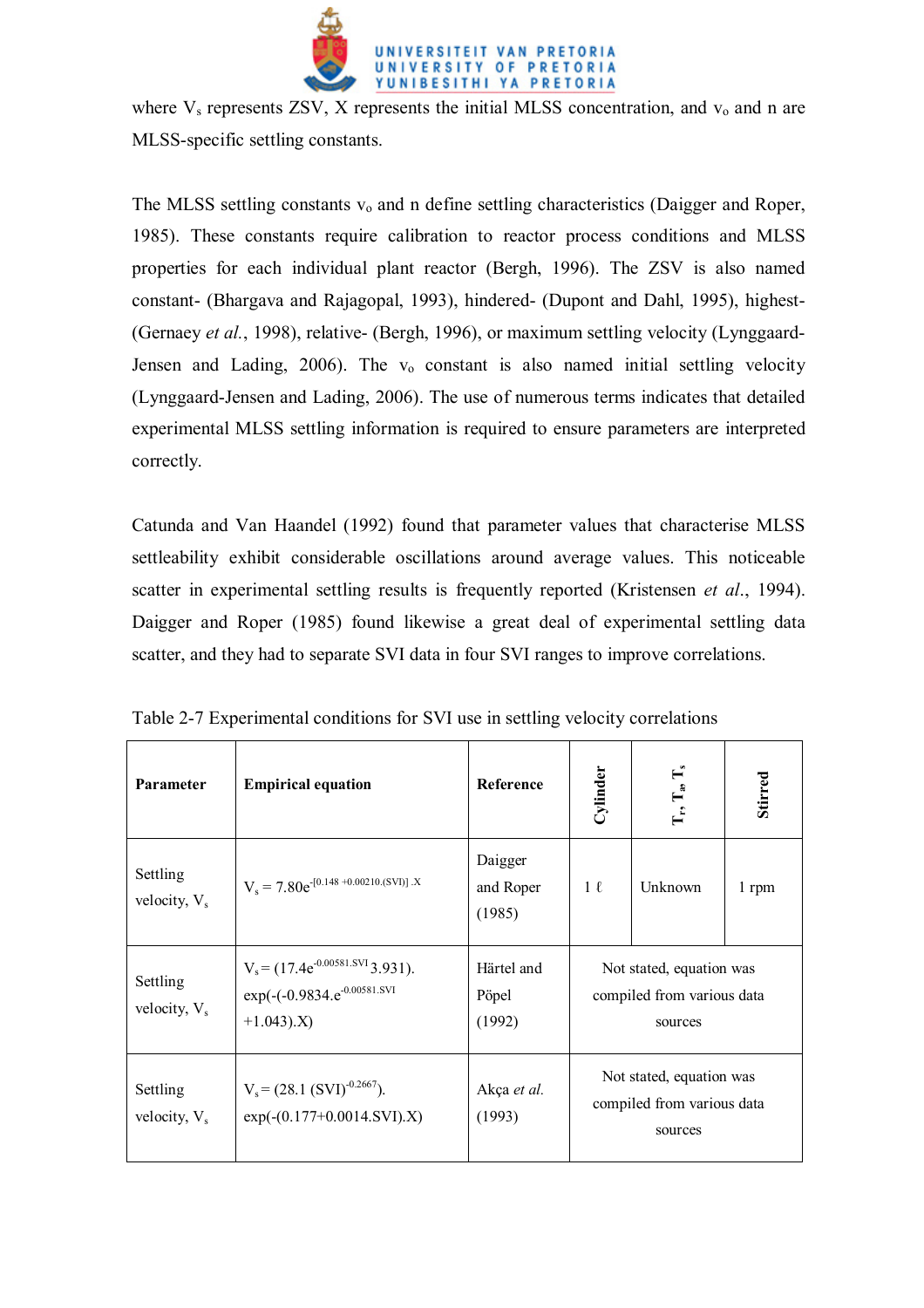

Empirical correlations between ZSV and SVI attempt to make MLSS settling predictions easier. The SVI-based settling velocity correlations listed in Table 2-7 illustrate the additional uses of SVI in MLSS settling correlations, as well as the continued lack of temperature related reference data.

None of the previous studies explicitly addresses temperature fluctuations as a possible contributing factor to variations in the empirical MLSS settling correlations results. The extent of temperature variations under operational and laboratory test conditions must be determined to consider the possible impact of temperature on MLSS settling.

## **2.3 Operational plant temperature conditions**

## **2.3.1 Overview**

Various Tr models have recently been developed. Wells *et al*. (2005) describe several model improvements to allow plant designers and operators to predict reactor and plant effluent temperature variations. These models are developed in order to design treatment plant structures to avoid low  $T_r$  conditions, or to reduce the heat load from the final effluent discharge to rivers during cold winter months (Makinia *et al.*, 2005). These Trbased model developments are for the most part unrelated to MLSS settleability, as correlations between modelled  $T_r$  fluctuations and MLSS settleability variations have not been considered in the available literature.

### **2.3.2 Modelling temperature variations**

Makinia *et al.* (2005) present reviews of several dynamic  $T_r$  models that predict temperature fluctuations in full-scale reactors. Several energy contributions of heat gains and losses that influence this  $T_r$  are summarised in Table 2-8, according to model components provided by Gillot and Vanrolleghem (2003) and Makinia *et al*. (2005).

These  $T_r$  models illustrate the extent of temperature variations possible at a treatment plant. Table 2-8 indicates that, although the raw sewage plant inlet temperature  $(T_{raw})$ component is the largest single contributor to  $T_r$ , the combined site-specific conditions have a larger influence on  $T_r$ . The contribution of energy components can change on a short- and a long-term basis, according to local conditions. For example, cloud cover and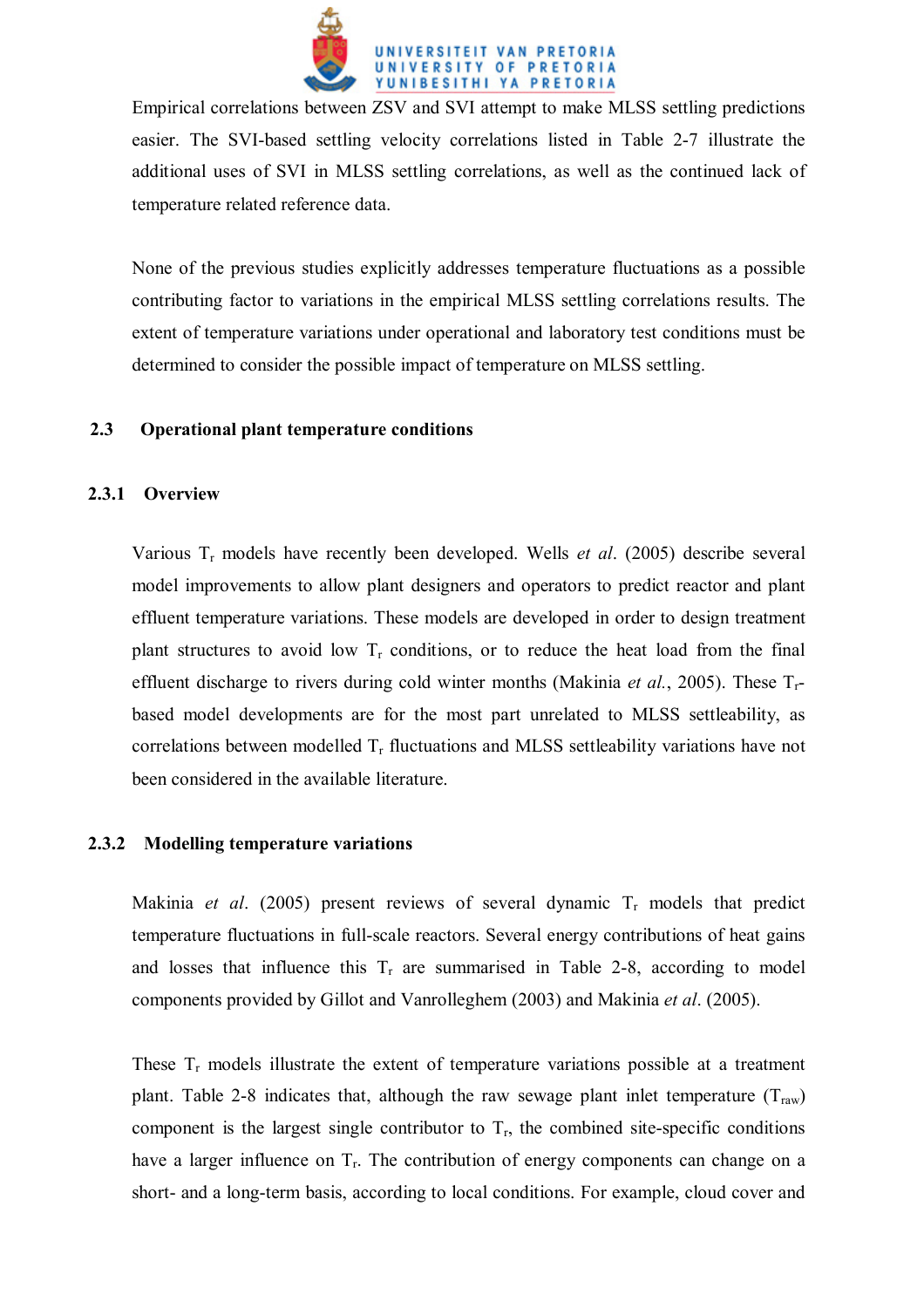

shading have a direct effect on the contribution from solar radiation (Scherfig *et al*., 1996).

| Energy transfer phenomena                                                                                                                                                             | Temperature change $[°C/day]$                                                                                                         |
|---------------------------------------------------------------------------------------------------------------------------------------------------------------------------------------|---------------------------------------------------------------------------------------------------------------------------------------|
| Significant energy contributions:                                                                                                                                                     |                                                                                                                                       |
| Sensible heat (inflow)<br>Solar radiation<br>Surface evaporation<br>Process energy (exothermic biochemical reactions)<br>Atmospheric radiation<br>Insignificant energy contributions: | 0.5 to 3.5 decrease or increase<br>$0.5$ to 2.5 increase<br>$0.5$ to 2.5 decrease<br>$0.5$ to $2.0$ increase<br>$0.5$ to 1.0 decrease |
| Precipitation (rain / snow on surface)<br>Mechanical energy (aerators / mixers)<br>Geothermal energy (basin wall convection / conduction)                                             | $\leq$ 0.2 decrease or increase<br>$< 0.1$ increase<br>$\leq$ 0.05 decrease or increase                                               |

Table 2-8 Typical range of energy contributions to influence  $T_r$ 

An overview of temperature data for raw wastewater, reactors, secondary settling tanks, as well as the surrounding environment (ambient), provide an indication of the expected range of operational temperature variations. These variations will contribute towards the change from  $T_r$  to  $T_s$  during batch MLSS settling tests, as well as temperature-based MLSS settling changes in reactors and secondary settling tanks.

# **2.3.2.1 Ambient temperature**

Observations by Banks *et al.* (2003) confirm that short-term  $T_a$  fluctuations follow diurnal sinusoidal wave profiles. These  $T_a$  profiles are mirrored, with a lag period, by changes in temperatures of affected water bodies, such as plant  $T_r$ . There will be damping effects present in these  $T_r$  profiles with increased depth, if the reactor content is not well mixed.

Sinusoidal wave profiles are also present in long-term (seasonal)  $T_a$  changes, as illustrated in Figure 2-2. The meteorological data for Johannesburg, South Africa, provides an average diurnal  $T_a$  fluctuation of 12°C, based on monthly averages over a 30-year period (South African Weather Service, 2007). The average fluctuation moves from an average daily minimum of 10°C to an average daily maximum of 22°C, as illustrated in Figure 2-2. The lowest and highest recorded  $T_a$  is -8°C and 35°C respectively, as measured in winter (June) and summer (January).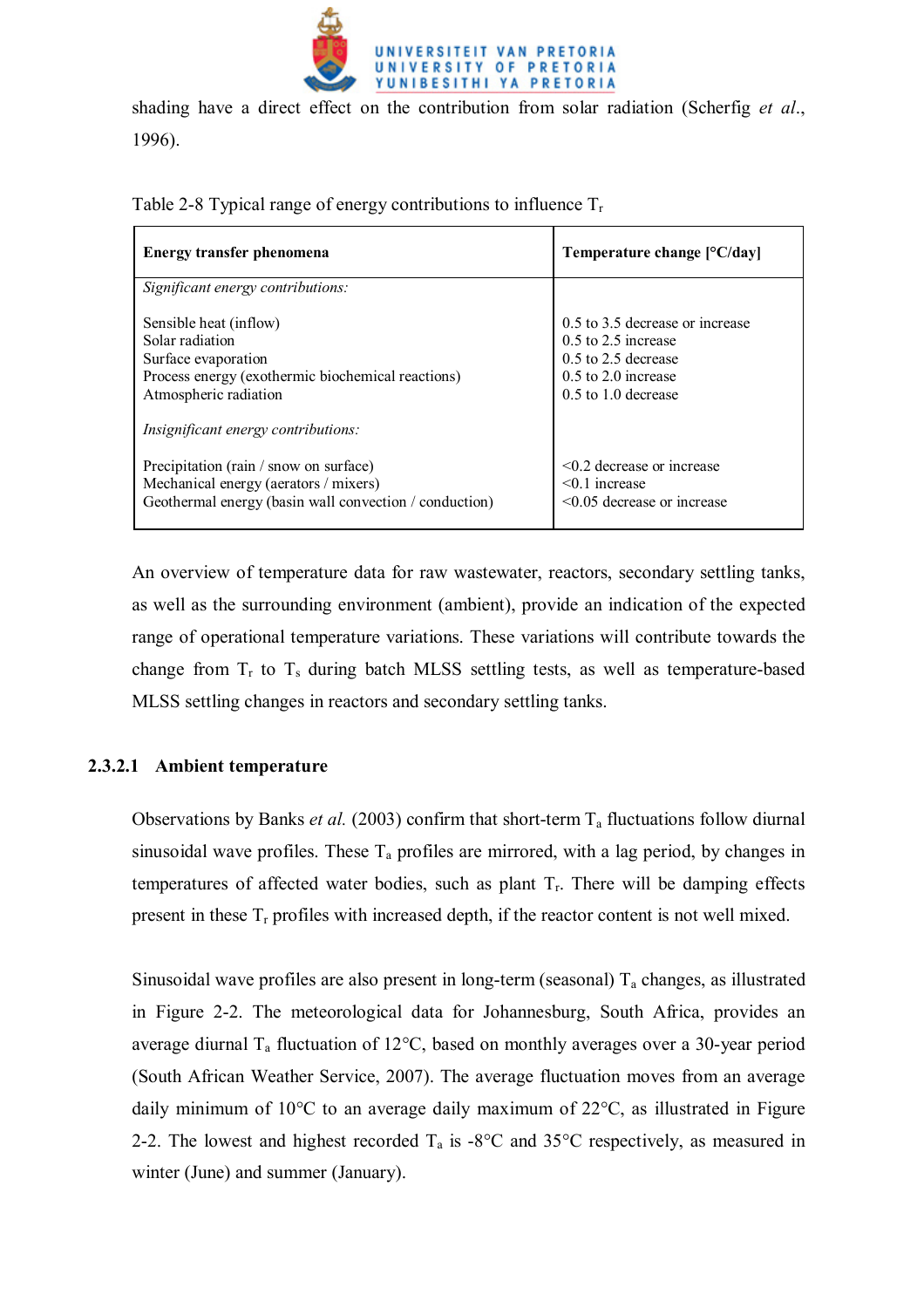



Figure 2-2 Annual  $T_a$  profiles for Johannesburg, South Africa

### **2.3.2.2 Raw wastewater temperature**

There is limited information available about the short-term and long-term changes in  $T_{\text{raw}}$ . These  $T<sub>raw</sub>$  variations are due to cyclic domestic water uses and industrial processes, with additional contributions from industrial process unit shut-downs and start-ups (Morgan-Sagastume and Allen, 2003), as well as seasonal climate changes. Short-term meteorological conditions should also influence  $T_r$ , but this could not be confirmed from the available literature.  $T_{\text{raw}}$  variations are plant specific, but  $T_{\text{raw}}$  data is usually not required for plant performance monitoring.

Wahlberg *et al.* (1996) demonstrate the extent and influence of unique plant specific  $T_{\text{raw}}$ variations with a case study. An average winter  $T_r$  reduced subsequently in spring by  $2^{\circ}C$ , from 10.3°C to 8.3°C, due to the colder snowmelt inclusion in a wastewater plant inflow. A guideline for industrial effluent contributions to sewer networks limit the maximum discharge temperature to 45°C (IWPC, 1977), although  $T_{raw}$  was at that stage not related to  $T_r$ .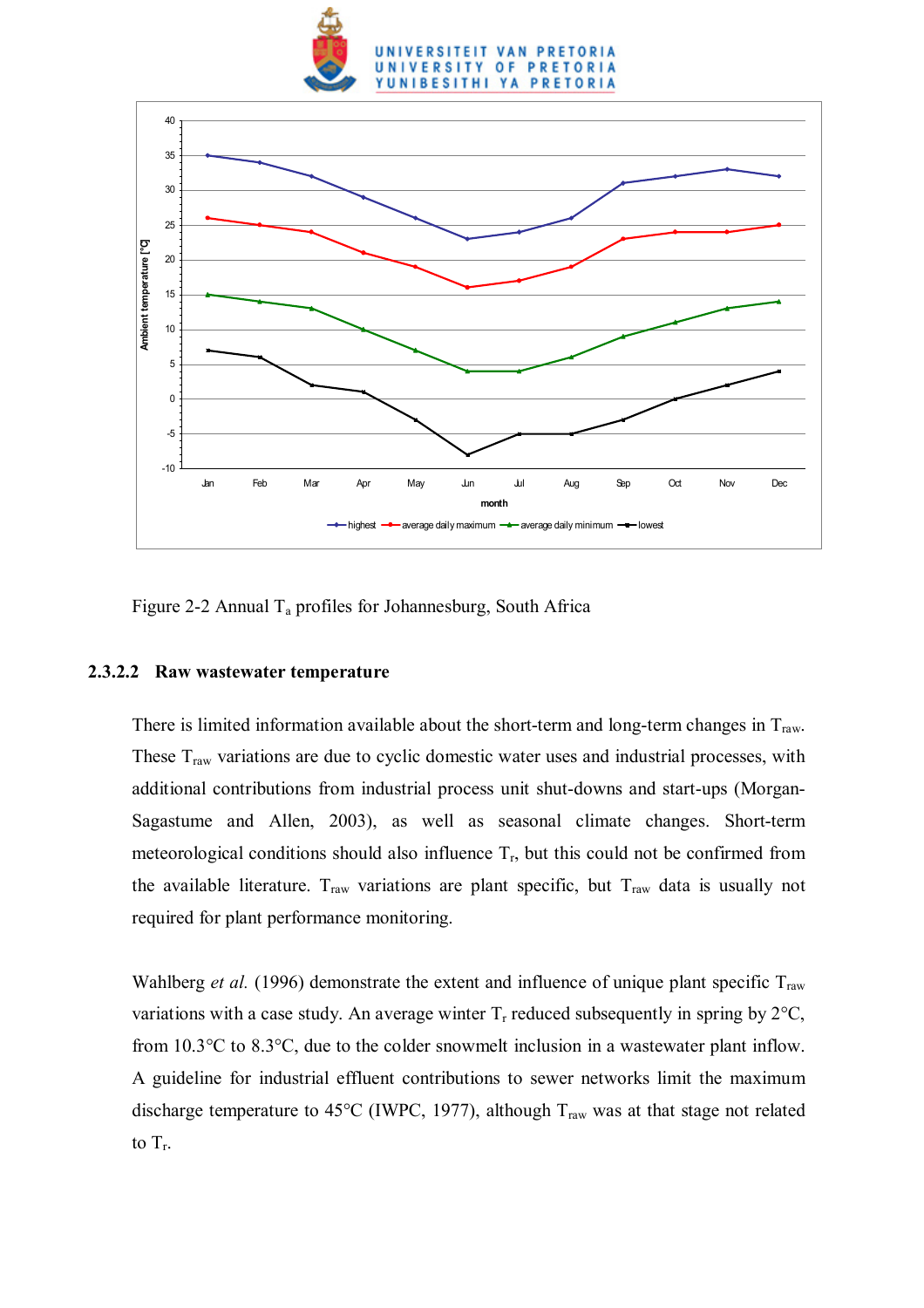

#### **2.3.2.3 Reactor temperature**

The long-term average  $T_r$  fluctuation for design calculations in South Africa has been approximated as  $8^{\circ}$ C (WRC, 1984), based on a minimum and maximum  $T_r$  of 14 and 22 $\degree$ C respectively. Osborn *et al.* (1986) reported the same seasonal  $T_r$  measurements, of 14 and 22 $^{\circ}$ C, for a plant in Johannesburg. Long-term  $T_r$  variations of up to 13 $^{\circ}$ C have been detected in European plants, such as 7 to 20°C for the Klaby plant in Sweden (Ingildsen, 2002), as well as 9 to 22°C for the Katwoude plant in the Netherlands (Janssen *et al.*, 2002). These long-term  $T_r$  fluctuations are subject to individual plant conditions and seasonal meteorological conditions.

Psychrophilic, mesophilic, and thermophilic bacteria function in low (0 to 15°C), medium (15 to 40°C), and high (40 to 75°C) temperature ranges respectively (Droste, 1997). No single organism will grow over all three temperature ranges, although MLSS bacteria can tolerate short-term exposure to high temperatures (Archibald and Young, 2004). Temperature exerts a selective pressure to create medium- to long-term microbiological population shifts (Erdal, 2002). Most municipal wastewater treatment plants operate in the psychrophilic or lower mesophilic temperature range, while industrial effluent plants such as pulp and paper mills operate in the higher mesophilic or thermophilic range (Archibald and Young, 2004). Long-term MLSS settleability evaluations outside the operational  $T_r$  range can therefore produce inconsistent settling test results, to some extent due to microbial population shifts.

Bubble or diffused air aeration reactors have higher  $T_r$  than comparable surface aeration reactors, due to the addition of warm compressed air that can reach 85°C at source (Maqueda *et al.*, 2006). Pitman (1991) observed that a plant with a bubble aeration system produced MLSS with excellent settling properties, at maximum 60 m $\ell$ /g DSVI, against DSVI values of up to 300 m $\ell$ /g at two nearby plants equipped with mechanical surface aeration systems. Parker (2004) contributed this kind of improved settleability to the superior air and dissolved oxygen (DO) distribution of bubble aerators. The influence of higher  $T_r$  in bubble aeration reactors on MLSS settleability is not well documented in the available literature.

Scherfig *et al.* (1996) observe frequent  $T_r$  drops of 2 to 3<sup>o</sup>C over a few days when winter weather patterns in Europe change rapidly. The diurnal  $T_r$  fluctuation is in the range 0.5 to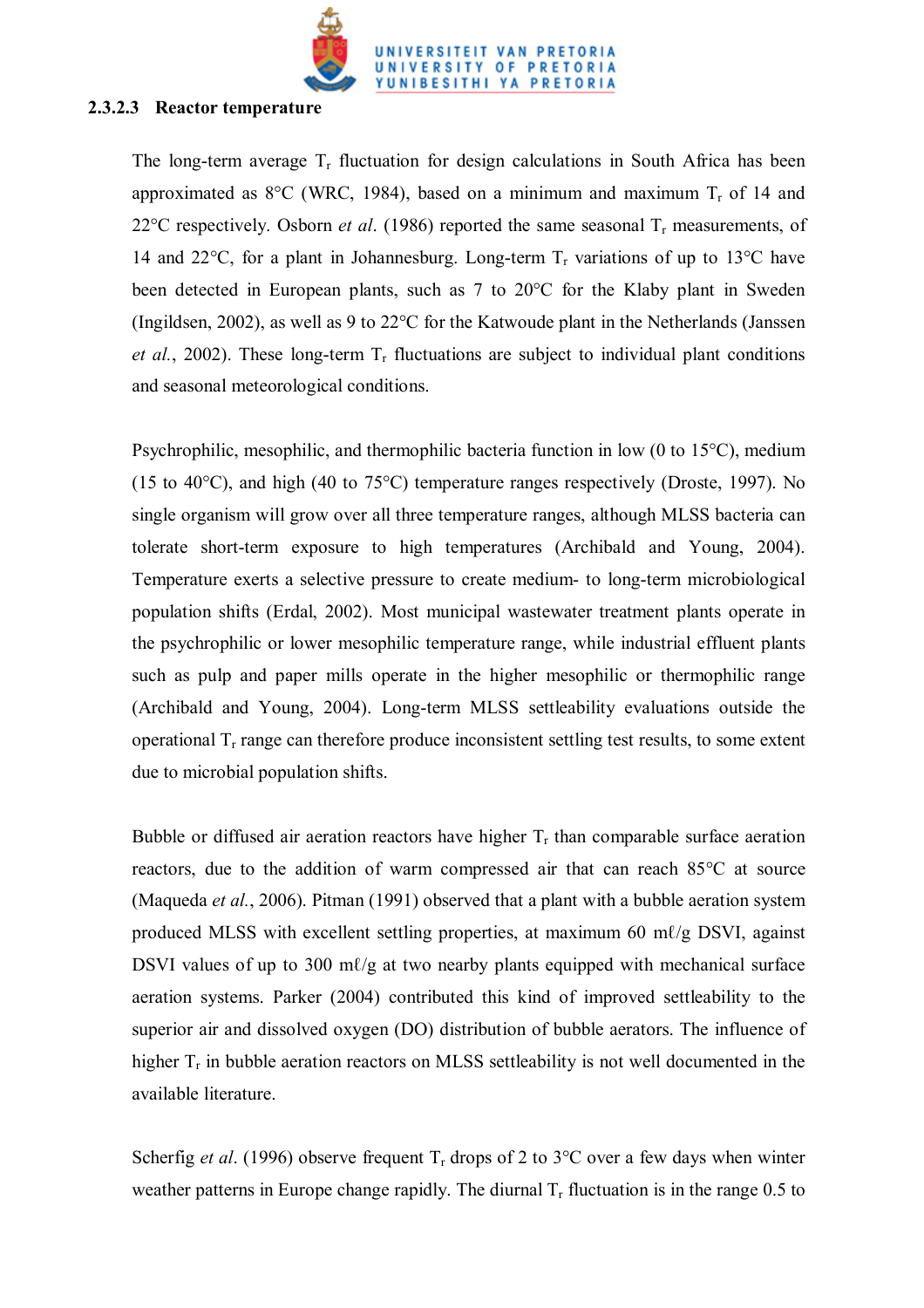

1.0°C (Makinia *et al*., 2005). The temperature change from the reactor inlet to outlet is reported at about -1.0 to 0.5°C in winter, compared to 0.5 to 1.5°C in summer. These  $T_r$ variations are once again subject to individual plant conditions.

### **2.3.2.4 Secondary settling tank temperature**

The formation of concentration and thermal density currents in secondary settling tanks are created by SS concentration and temperature differences (De Clercq *et al*., 2003). These temperature differences are as small as 0.2°C. Taebi-Harandy and Schroeder (2000) experimentally confirmed these small temperature differences, as well as related settleability changes. The MLSS inflow from the reactor, the MLSS in the settling tank, the return activated sludge (RAS), the clarified effluent from the tank, as well as the top surface effluent layer, all exhibit different temperatures that can be related to  $T_a$  (Tadesse *et al.*, 2004). Density currents cause short-circuiting (Kim *et al.*, 2003) as MLSS inflow moves over dead space (when warmer and lighter) or under dead space (when colder and heavier) inside a secondary settling tank.

Denitrification in a secondary settling tank is regulated by the  $NO<sub>3</sub><sup>-</sup>/ NO<sub>2</sub><sup>-</sup> concentration$ and the sludge residence time (Azimi and Horan, 1991). There is furthermore a correlation between temperature and the denitrification rate, as the buoyancy of gas bubbles increases by 15% for a MLSS temperature increase of 10°C (Ekama *et al.*, 1997). Sarioglu and Horan (1996) determined that the gas bubble size is dependent on temperature. At lower temperatures (<15°C), the small gas bubbles result in a critical nitrogen concentration (rising sludge) of 13 to 16.5 mgN/ℓ that decreases to about 8 to 13 mgN/ℓ at higher temperatures. Settled MLSS stability is therefore temperature dependent.

Solar radiation (Schutte, 2006) and changing wind patterns (Van Der Walt, 1998) create diurnal temperature changes in secondary settling tanks. Kim *et al*. (2006) modelled the effect of these diurnal temperature fluctuations on MLSS settling flow patterns. A positive heat flux is created by daytime solar radiation once  $T_a$  is about  $2^{\circ}$ C warmer than the tank MLSS influent. This temperature increase results in density currents and cascading flow patterns. Conversely, a negative heat flux is created by nighttime and winter surface cooling once  $T_a$  is  $2^{\circ}$ C cooler than the tank MLSS influent. This temperature decrease results in buoyant flow, a surface current and significant shortcircuiting. Jokela and Immonen (2002) studied the impact of the lower winter water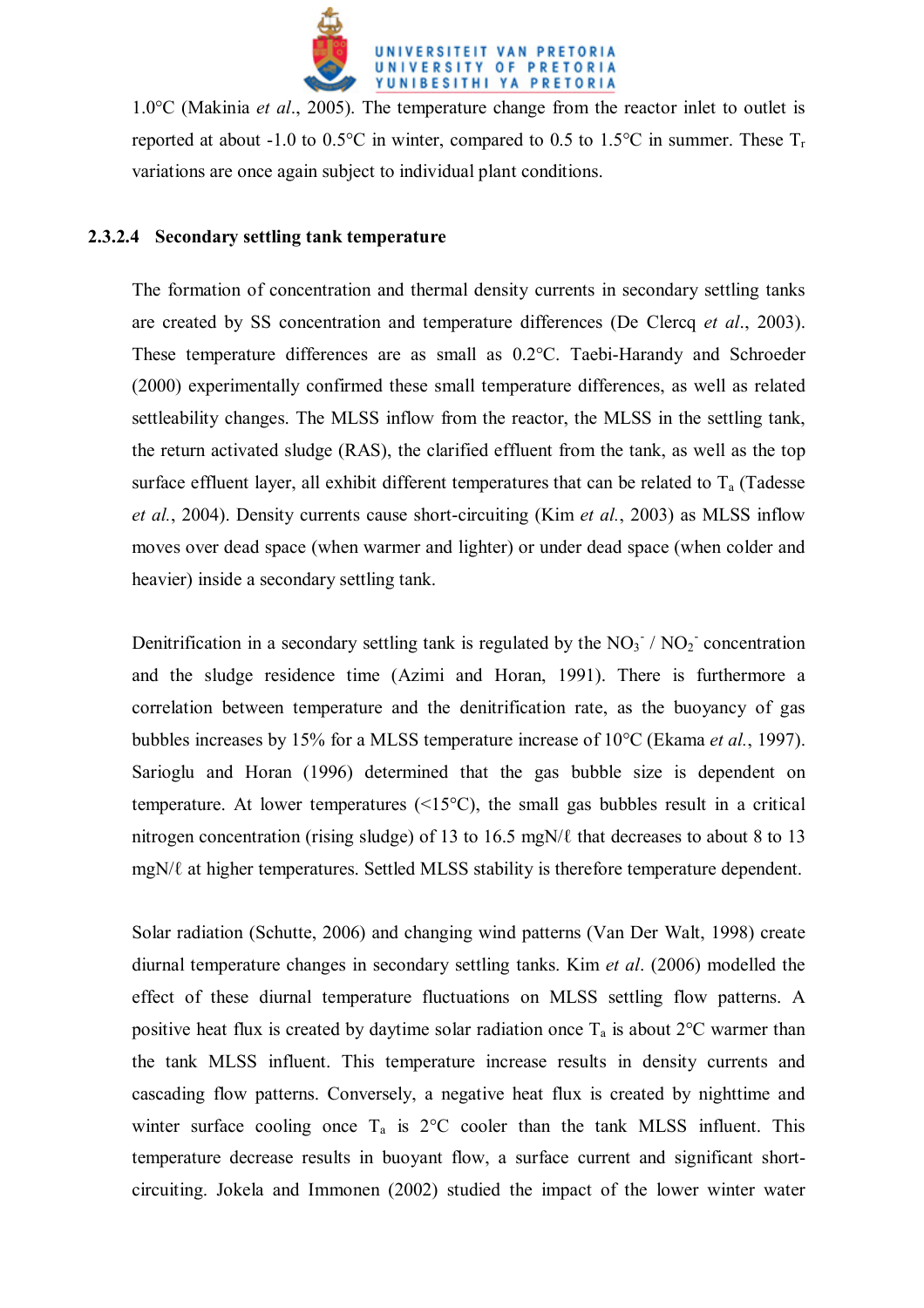

temperatures (3 to 12°C) on activated sludge clarification in a chemical-industry wastewater treatment plant. They observed sludge settling deterioration and ultimate sludge carry-over during variable and lower temperatures. These results confirm the general hypothesis of the direct link between MLSS settleability and temperature.

The temperature dependent MLSS settling process in a secondary settling tank is simulated by manual batch MLSS settling tests. For these tests, the temperature impact on MLSS samples in containers will vary according to procedures and equipment used.

#### **2.4 Batch MLSS settling tests and temperature variations**

Batch MLSS settling tests should preferably be carried out on-site as soon as possible after a MLSS sample is collected (Ho *et al.*, 2006). The immediate testing of MLSS samples ensures the sample is fresh (Ekama, 1988). Wilén (1999) recommends that  $T_s$  is as close as possible to  $T_r$  during settling tests, as storage (specifically at  $4^{\circ}$ C) results in a reduction in microbial activity and a larger tendency of the MLSS to deflocculate. Neither  $T_s$  nor  $T_a$  is as a rule regulated or monitored during batch MLSS settling tests. Research reports mention occasionally that a settling test is performed at a laboratory or room temperature (Chaigon *et al*., 2002). Constant room temperatures are in such cases assumed, if not specified (Grijspeerdt and Verstraete, 1997; Hercules *et al*., 2002).

Most research reports disregard the requirement to create uniform temperature conditions throughout the MLSS settling container content. Tchobanoglous *et al*. (2003) caution against  $T_s$  variations inside large settling columns. For this reason, Clements (1976) insulates settling columns with polystyrene to minimise changes to T<sub>s</sub>. Simon *et al.* (2005) specifies a maximum 2°C difference between  $T_s$  and  $T_a$  to minimise the effects of convection on samples during MLSS settling. These references appear to be the only reports in the available literature to address the control of  $T_s$  inside settling containers.

Different types and sizes of containers are used for batch MLSS settling tests. Tchobanoglous *et al*. (2003) describe these containers as 1 or 2 ℓ graduated cylinders or 2  $\ell$  settlometers (usually wider than 2  $\ell$  graduated cylinders), as well as larger settling columns. These columns vary in size, from 1.8 m (Bye and Dold, 1999) to 3 m (Clements, 1976) tall. The basic 30-minute batch MLSS settling test in such a container is the short-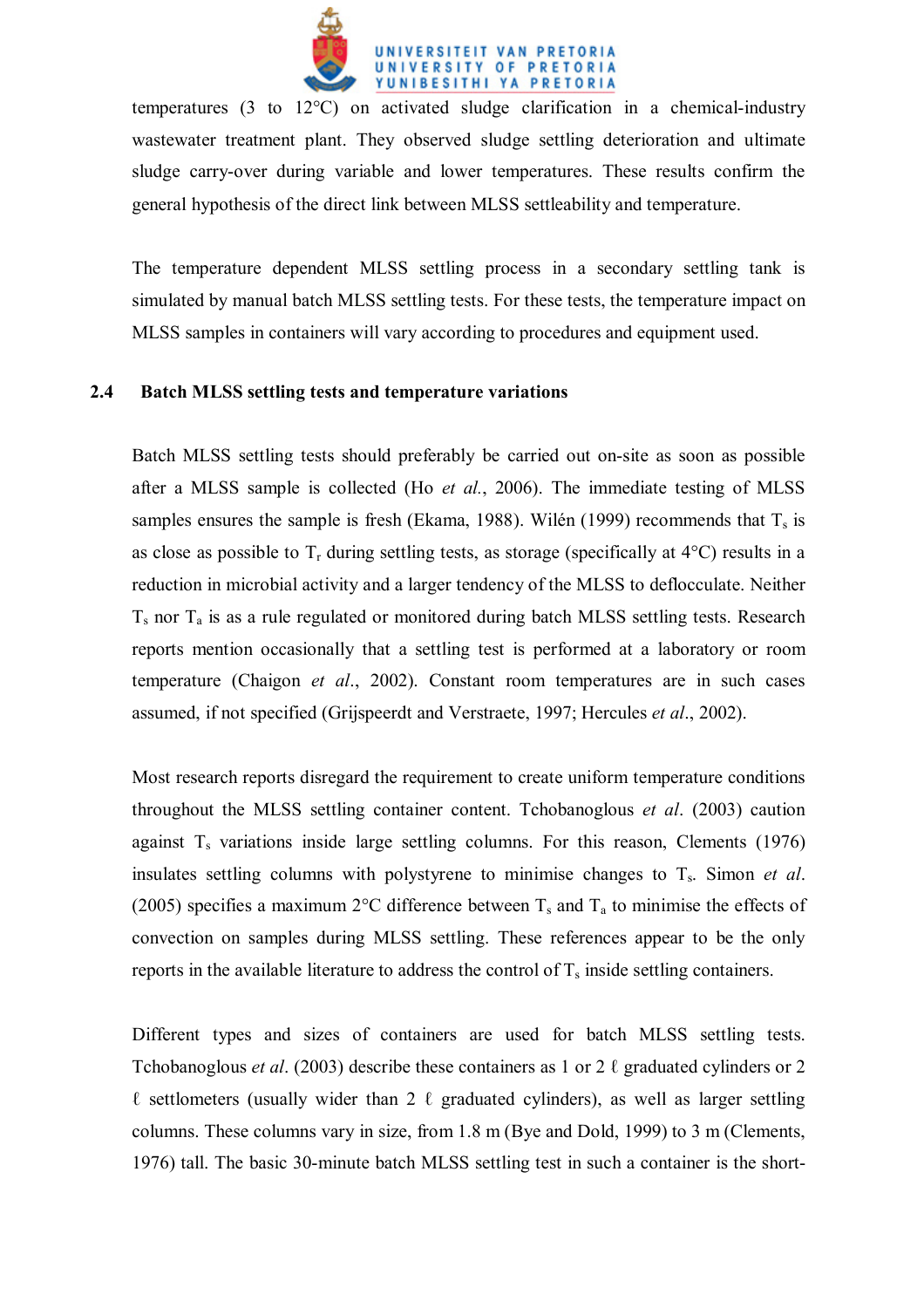

term simulation of reactor MLSS settleability. The reactor MLSS settles subsequently in a downstream secondary settling tank.

# **2.5 On-line MLSS settling tests and temperature variations**

It is not realistic to measure MLSS settling in an operational secondary settling tank (Forster and Dallas-Newton, 1980), as the liquid / MLSS interface blanket height changes according to the hydraulic load on the settling tank. An *in situ* MLSS settling test approach is recommended, which suggests on-line MLSS settling measurements at the reactor. Rasmussen and Larsen (1997) state that such semi-continuous on-line methods can identify variations in MLSS settling properties that are not easily detected with batch settling tests.

Vanrolleghem and Lee (2003) find the scarcity of on-line instrumentation for MLSS settling monitoring in wastewater treatment plants surprising. They blame this monitoring deficiency on the lack of fundamental insights in the determination of MLSS settling factors. Grijspeerdt *et al*. (1995) recognise that specific research from the early 1990s attempts to develop reliable on-line MLSS settling sensors. This technological progress results in the development and implementation of novel sensors, suitable for aspects of on-line settleability monitoring and control.

### **2.6 Summary**

The MLSS settling process depends on the MLSS concentration and the flocculation tendency of SS particles. The flocculation tendency is governed by complex physical, chemical, and biological interactions. Temperature has opposite effects on these physical and biological changes, and MLSS settleability changes are therefore difficult to predict.

Several parameters represent the MLSS settleability, with SVI still regarded as the most widely used parameter, in spite of several limitations. Alternative indexes have been developed, but SVI is still preferred for routine and modelling use, mainly due to the simplicity and convenience of the experimental test procedure. The lack of reported temperature data in MLSS settling test results, although required by standard methods,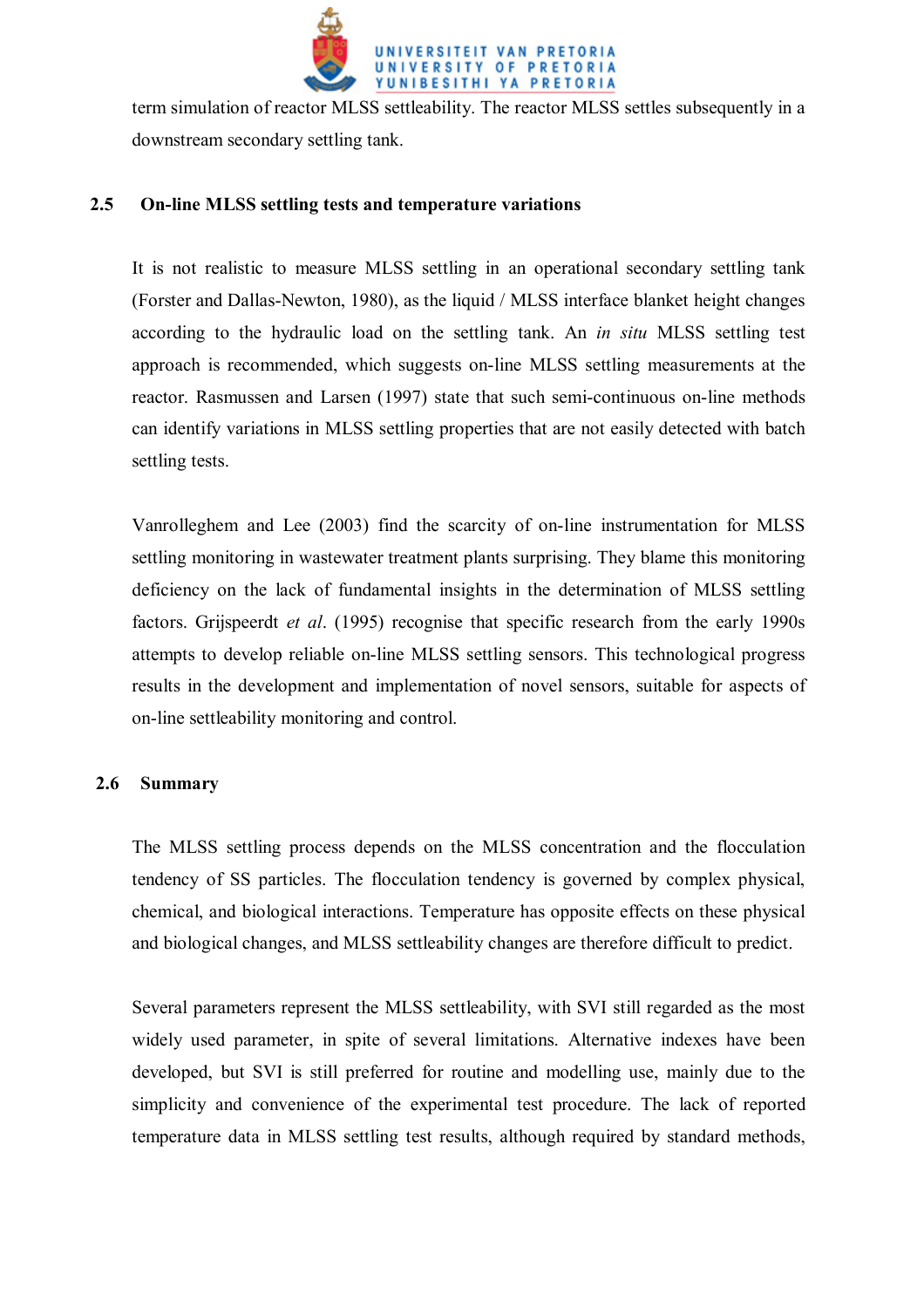

suggests that temperature compensation is not performed during these experimental procedures.

Existing plant temperature models include energy components that contribute to create site-specific  $T_r$  profiles. These  $T_r$  profiles usually mirror with lag short- and long-term  $T_a$ fluctuations. MLSS settling is very sensitive to meteorological conditions at full-scale secondary settling tanks. It is obvious that these conditions, specifically temperature, wind, and sunshine, will have a similar significant influence on batch MLSS settling test results. Inadequate information was found in the available literature on the use of batch settling equipment with temperature compensation facilities to manage changes from  $T_r$  to  $T_s$ , due to the influence of  $T_a$ .

Automated MLSS settling meters are suitable equipment for on-line MLSS settleability evaluations. Surprisingly, the reported on-line settling meter applications over diurnal  $T_r$ fluctuations excluded temperature-based settling models. On-line monitoring of MLSS settling during these diurnal temperature fluctuations provides as a result an opportunity to correlate possible relationships between MLSS settling parameters and temperature.

### **2.7 Conclusions**

The review of the literature, relating temperature to MLSS settling, indicates that there is a lack of reported MLSS settling data subject to short-term temperature fluctuations. The following conclusions are based on the literature survey:

• Unhindered single particle settling can be represented by theoretical equations. The temperature variation effect on particle settling velocity can be calculated from these equations. Hindered MLSS settling requires though empirical correlations that are developed from experimental data. Unhindered or hindered MLSS settling correlations that incorporate  $T_s$  or  $T_r$  are not available from the literature survey.

• MLSS settling parameters are determined from basic batch MLSS settling tests, based on standard methods that require the implementation of temperature compensation. Details of methods or equipment suitable for temperature compensation are not obtained from the literature survey.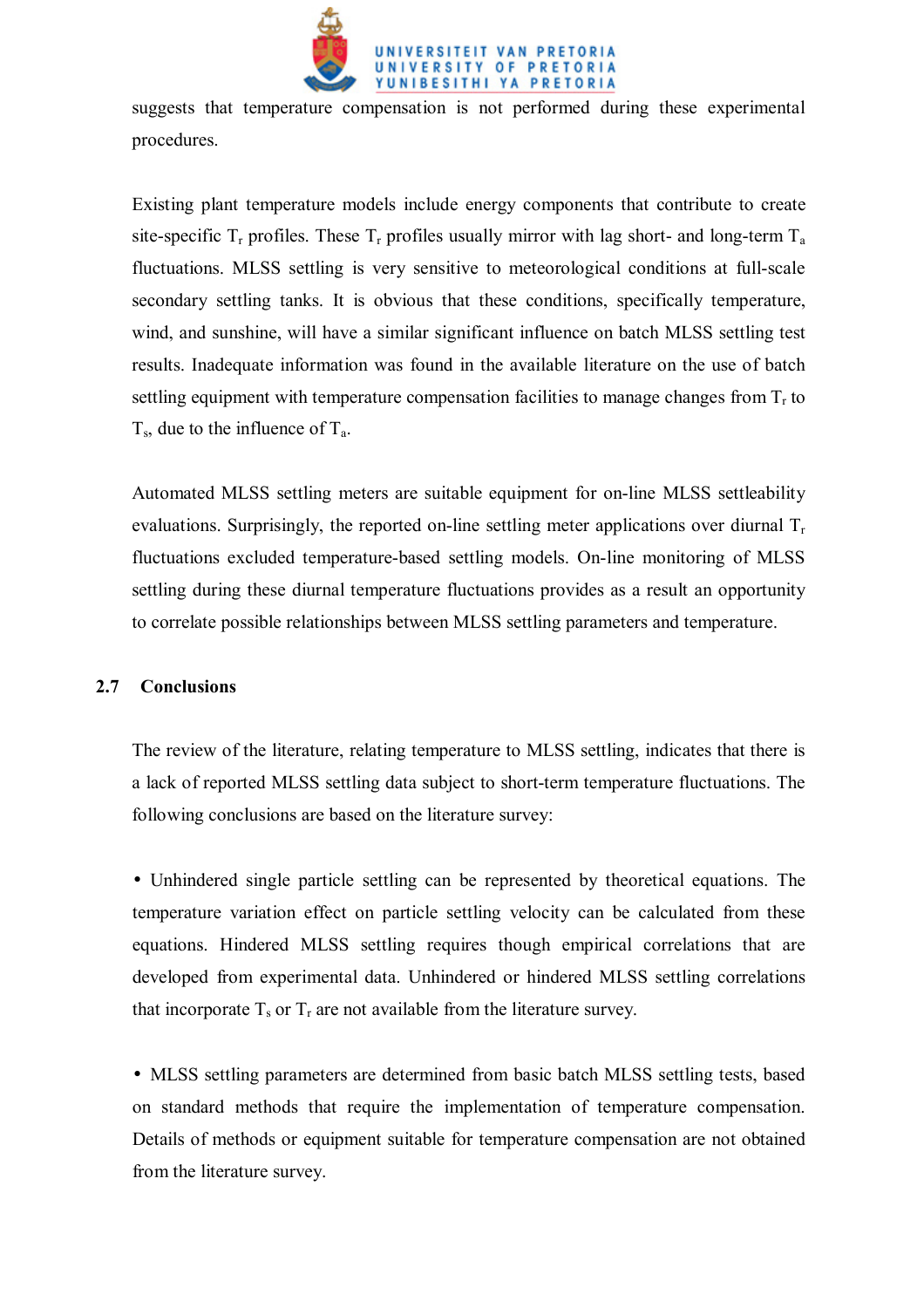

• Reactor temperature models are available for short- and long-term temperature fluctuation simulations. The literature survey indicates that MLSS settling aspects are not incorporated in these reactor temperature models.

• SVI is still the most prevalent settling index used by operators, although the deficiencies, amongst others a significant temperature reliance, has been reported for more than 75 years.  $T_r$  recordings and  $T_s$  compensation procedures during batch MLSS settling tests are absent from the reported literature. Suitable settling equipment details, to compensate for short-term temperature effects, are also not readily available.

• Numerous settling models provide relationships between SVI and MLSS settling velocity. It appears from the literature survey that temperature compensation is absent from these MLSS settling models.

• A small number of on-line MLSS settling meters have been developed and successfully tested in pilot and full-scale reactors. These settling meters have, however, not been utilised to identify MLSS settling parameter relationships based on short-term temperature fluctuations.

MLSS settling dependence on temperature variations are sufficiently demonstrated in the literature survey to merit proceeding with the rest of the research program, as represented by the research aims.

### **2.8 Research aims**

The purpose of this study is to demonstrate that short-term temperature variations are an essential component of traditional MLSS settling determinations. Consequently, this research focuses on four aspects, owing to their relevance to MLSS settling tests and monitoring, combined with the identified lack of operational temperature information from the literature survey:

• The theoretical impact of temperature on unhindered biofloc settling will be calculated. The changes in unhindered biofloc settling velocity over a temperature range will